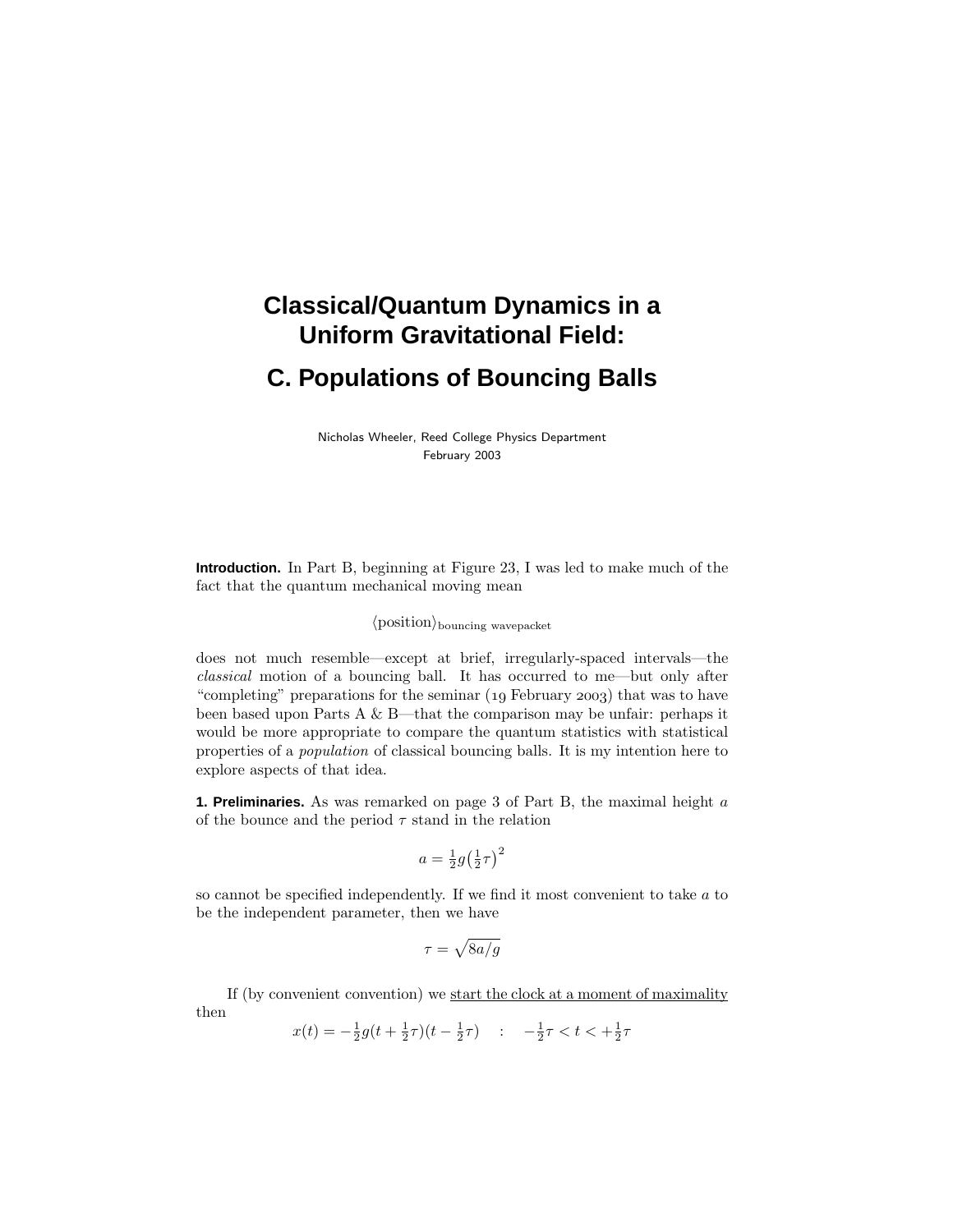which in *a*-parameterization becomes

$$
x(t) = -\frac{1}{2}g(t^2 - 2a/g) = a - \frac{1}{2}gt^2 \quad : \quad -\sqrt{2a/g} < t < +\sqrt{2a/g}
$$

On the indefinitely extended time line we therefore have

$$
x(t) = \sum_{n} \left[ a - \frac{1}{2} g \left( t - n \sqrt{8a/g} \right)^2 \right]
$$
  
• 
$$
\text{UnitStep} \left[ a - \frac{1}{2} g \left( t - n \sqrt{8a/g} \right)^2 \right]
$$
 (1.1)

Fourier analytic methods are shown in §2 of Part B to lead to this alternative description of that same bouncing ballistic motion:

$$
x(t) = \frac{1}{8}g\tau^2 \left[ \frac{2}{3} + \frac{4}{\pi^2} \left\{ \frac{1}{1^2} \cos \left[ 2\pi \frac{t}{\tau} \right] - \frac{1}{2^2} \cos \left[ 4\pi \frac{t}{\tau} \right] + \frac{1}{3^2} \cos \left[ 6\pi \frac{t}{\tau} \right] - \dots \right\} \right]
$$

In *a*-parameterization we therefore have

$$
x(t) = a \left[ \frac{2}{3} + \frac{4}{\pi^2} \left\{ \frac{1}{1^2} \cos \left[ \pi \sqrt{\frac{g}{2a}} t \right] - \frac{1}{2^2} \cos \left[ 2\pi \sqrt{\frac{g}{2a}} t \right] + \frac{1}{3^2} \cos \left[ 3\pi \sqrt{\frac{g}{2a}} t \right] - \cdots \right\} \right]
$$
  
=  $a \left[ \frac{2}{3} - \frac{4}{\pi^2} \sum_{k=1}^{\infty} (-)^k \frac{1}{k^2} \cos \left[ k \pi \sqrt{g/2a} t \right] \right]$  (1.2)

Equation  $(1.1)$  is exact, while truncated instances of  $(1.2)$  are only approximate, but it has been my numerical experience that *Mathematica* finds it marginally easier to work with the Fourier series, and that if the series is carried to order ten or greater the imprecision is insignificant.

**2. Dropped population of bouncers.** Let balls be released simultaneously from initial heights  $a_1, a_2, \ldots, a_N$ . Their respective positions at time *t* can, by (1.2), be described

$$
x_i(t) = a_i \left[ \frac{2}{3} - \frac{4}{\pi^2} \sum_{k=1}^{\infty} (-)^k \frac{1}{k^2} \cos \left[ k \pi \sqrt{g/2a_i} t \right] \right] : i = 1, 2, \dots, N
$$
 (2)

which has been used to construct Figure  $1<sup>1</sup>$ 

**3. Motion of the mean.** Let non-negative weights  $w_1, w_2, \ldots, w_N$  be assigned to the members of such a population, and let it be required that they sum to

$$
-\frac{4}{\pi^2} \sum_{k=1}^{\infty} (-)^k \frac{1}{k^2} = \frac{1}{3}
$$

<sup>1</sup> Equation (2) requires—and *Mathematica* confirms—that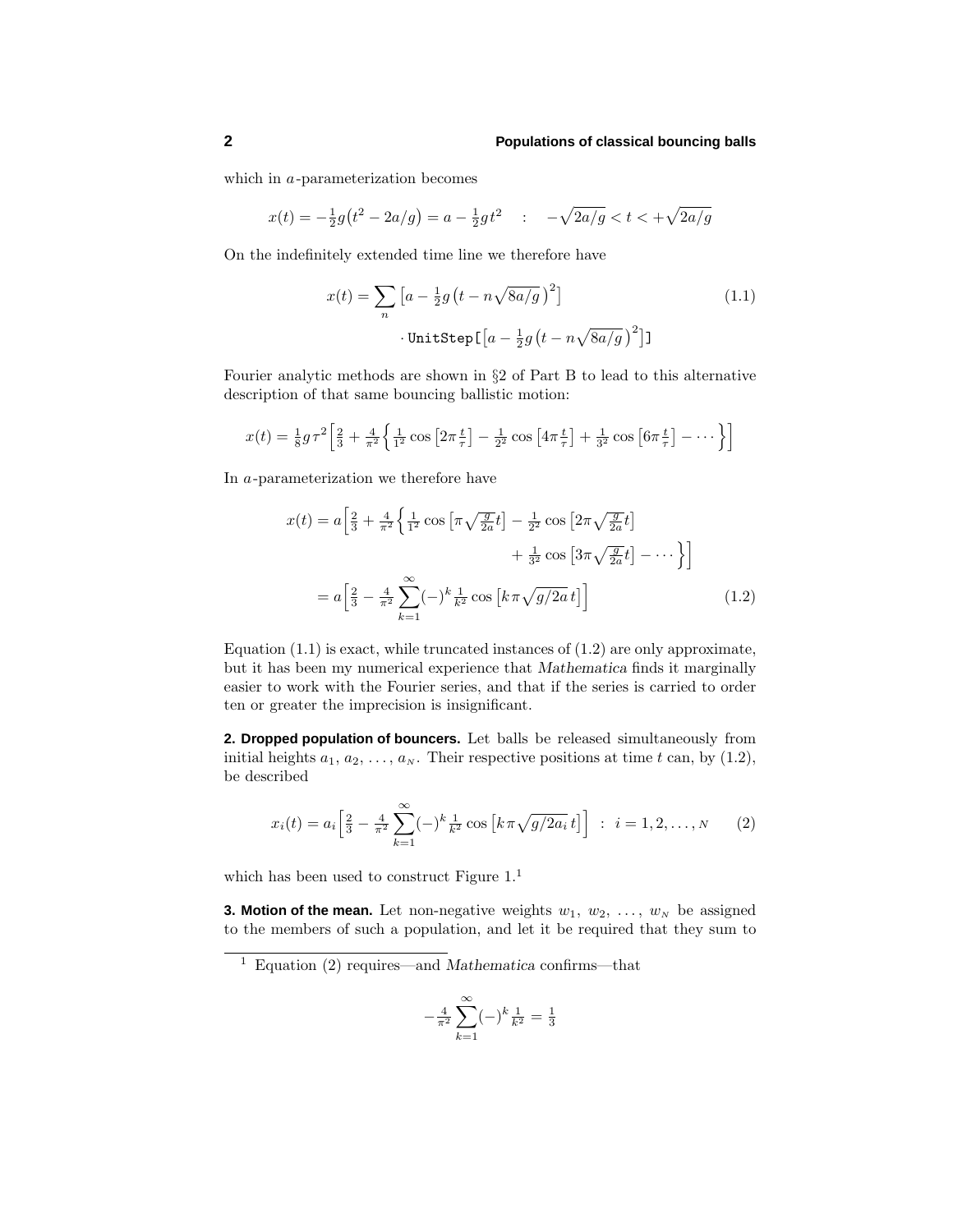#### **Motion of the mean** 3

unity:  $\sum w_i = 1$ . The instantantaneous location of the *mean* (or 1<sup>st</sup> moment, or "center of mass") of the population is defined

$$
\mathfrak{X}(t) \equiv \langle x(t) \rangle \equiv \sum_{i} w_i x_i(t) \tag{3}
$$

and higher moments are defined similarly:

$$
\langle [x(t)]^p \rangle \equiv \sum_i w_i [x_i(t)]^p \quad : \quad p = 2, 3, \dots
$$

To explore the implications of the simple construction (3) I assign to the heights  $a_i$  and weights<sup>2</sup>  $w_i$  illustrative values taken from the discussion in Part B of a particular "bouncing Gaussian wavepacket," and rely upon the graphical resources of *Mathematica*. More particularly: at page 32 in Part B we encounter

$$
\Psi(x,0; A, s) = \frac{1}{\sqrt{s\sqrt{2\pi}}} e^{-\frac{1}{4} \left[ \frac{x - A}{S} \right]^2} \quad : \quad A \gg s
$$

and elect to set  $A = 15$  and  $s = 1.75 = \frac{7}{4}$ . So we write

$$
P(x) \equiv |\Psi(x, 0; 15, \frac{7}{4})|^2 = \frac{4}{7\sqrt{2\pi}} e^{-\frac{1}{2} \left[\frac{4}{7}(x - 15)\right]^2}
$$
(4)

which is plotted below:



FIGURE 1: Graph of the normalized Gaussian (4) that we have borrowed from Part B.

Looking to the figure, it becomes natural to

let the  $a_i$  range on  $\{10, 11, \ldots, 15, \ldots, 19, 20\}$ 

<sup>2</sup> It is a curious fact that the "assignment of weights" is, in the present physical context, literally that: an assignment of weights!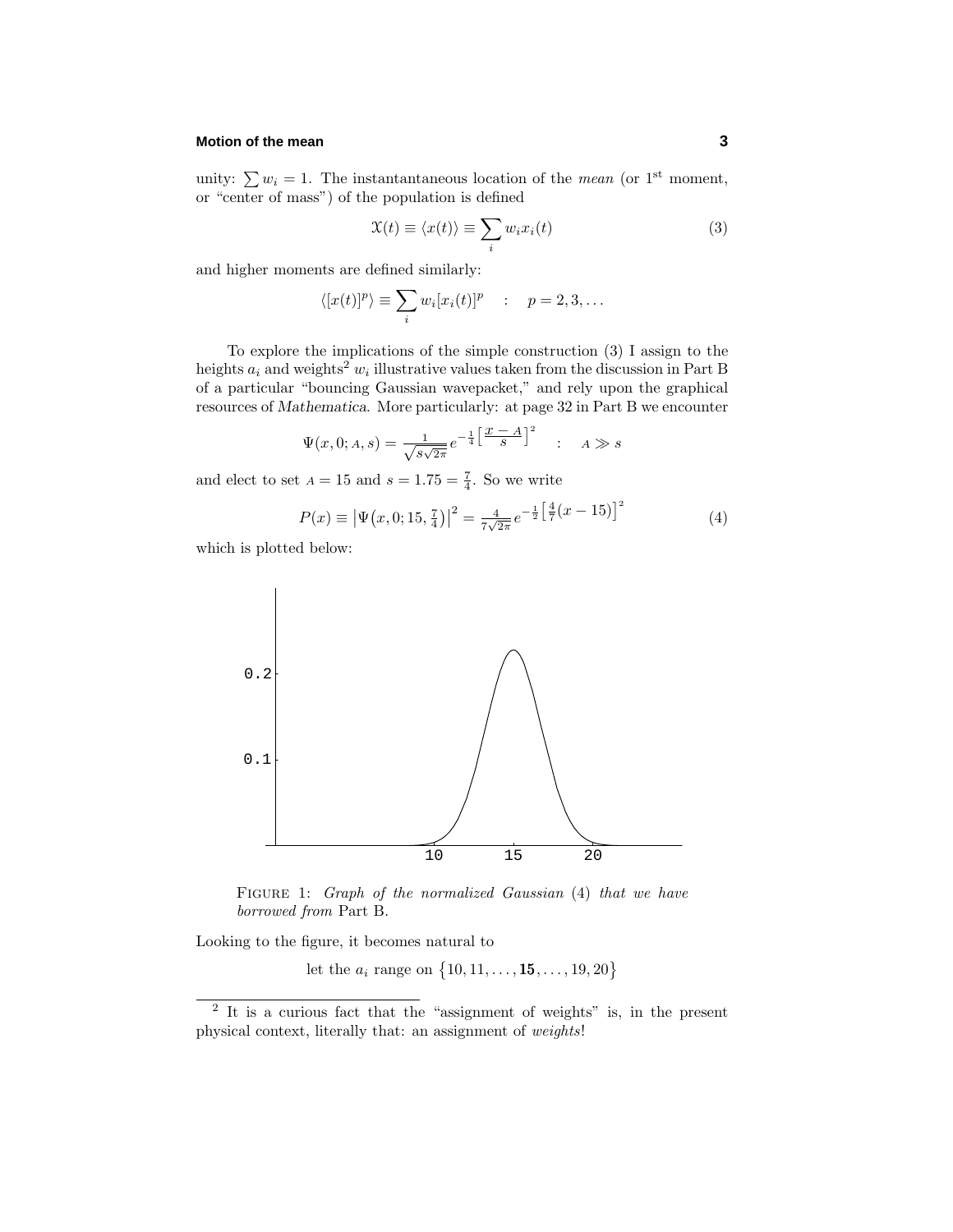and to set

$$
w_{10} = \int_{9.5}^{10.5} P(x) dx
$$
,  $w_{11} = \int_{10.5}^{11.5} P(x) dx$ , ...,  $w_{20} = \int_{19.5}^{20.5} P(x) dx$ 

Thus do we obtain

$$
w_{10} = 0.0042
$$
  
\n
$$
w_{11} = 0.0177
$$
  
\n
$$
w_{12} = 0.0538
$$
  
\n
$$
w_{13} = 0.1193
$$
  
\n
$$
w_{14} = 0.1923
$$
  
\n
$$
w_{15} = 0.2254
$$
  
\n
$$
w_{16} = 0.1923
$$
  
\n
$$
w_{17} = 0.1193
$$
  
\n
$$
w_{18} = 0.0538
$$
  
\n
$$
w_{19} = 0.0177
$$
  
\n
$$
w_{20} = 0.0042
$$
  
\n(5)

for which (because I have, near the center of the list, done some fudging in the last decimal places) it is exactly the case that

$$
\sum_{i=10}^{20} w_i = 1.0000
$$
\n  
\n0.2\n  
\n0.1\n  
\n10\n  
\n15\n  
\n20

FIGURE 2: Bar chart display of the data  $(5)$ , on which has been superimposed the Gaussian (4) from which the data were obtained.

Look now to the following figures and their captions: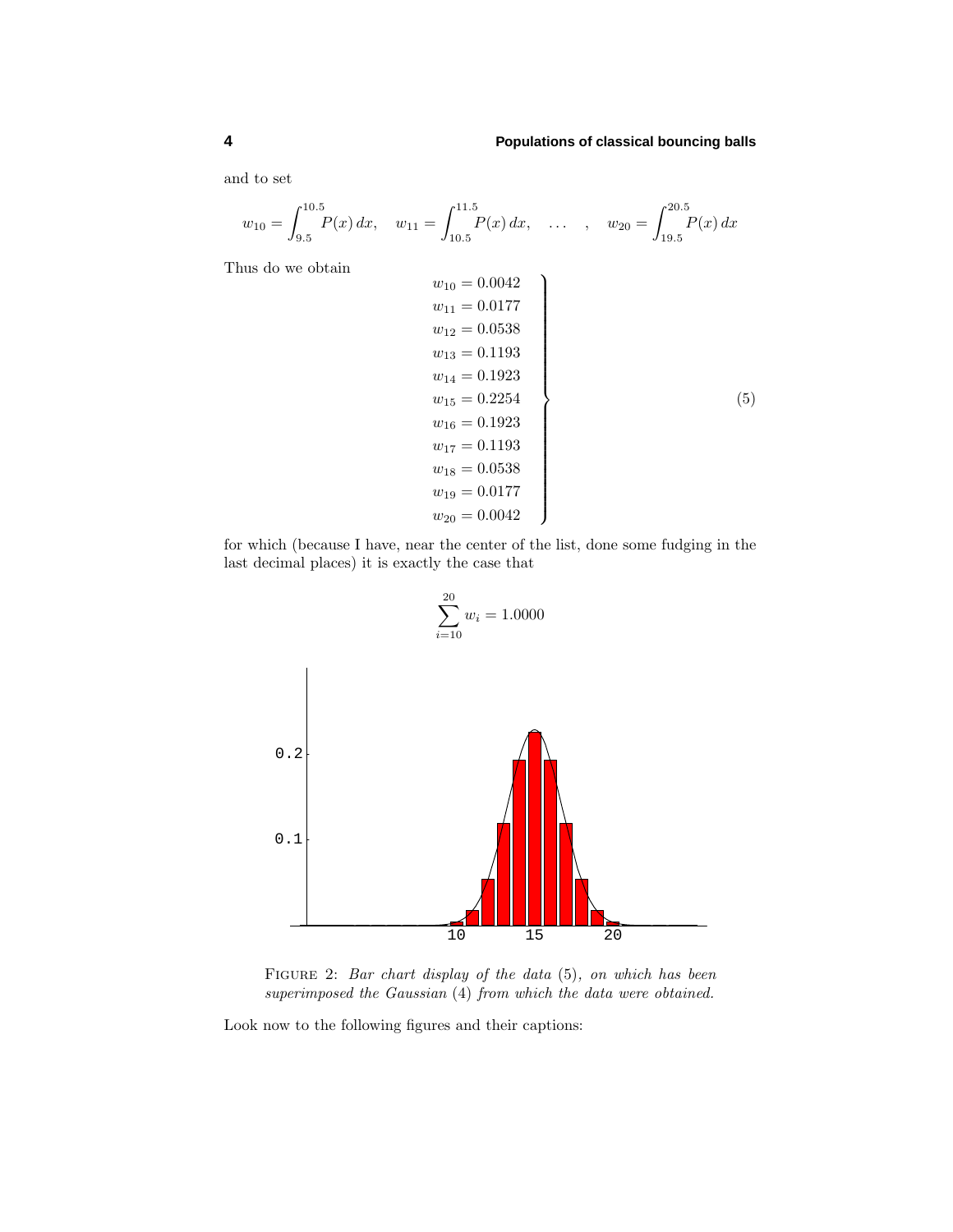## **Motion of the mean 5**



FIGURE 3: Superimposed orbits of balls dropped from  $a = 14, 15, 16$ . The first and last were computed in 10-term Fourier approximation  $(1.2)$ , while the case  $a = 15$ —shown in **red**—was obtained from the exact equation (1*.*1).



Figure 4: **Initial motion of the center of mass** of a Gaussian population of classical bouncing balls. The red orbit—obtained as explained in the preceding caption—serves as a "clock."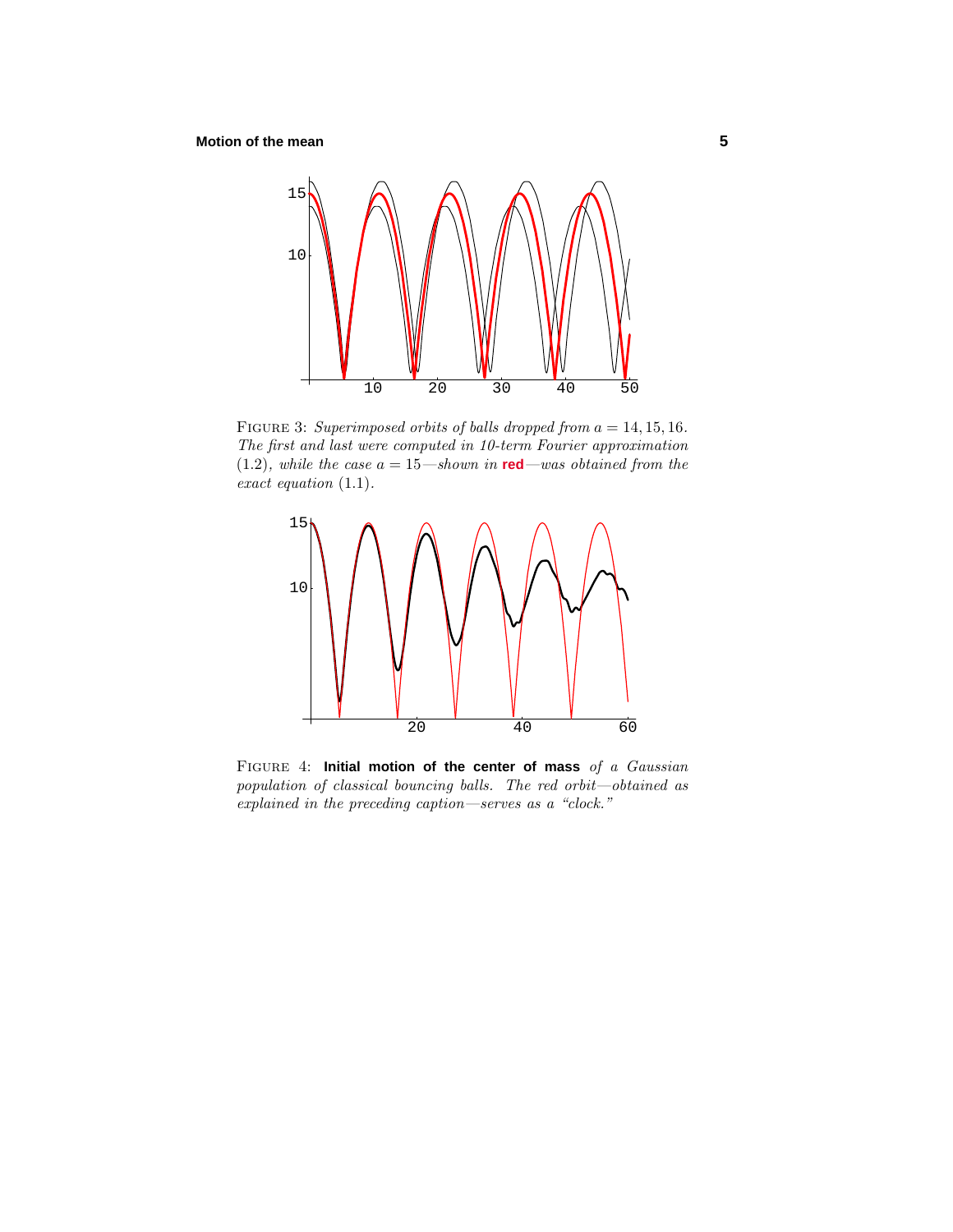

FIGURE 5: Longer-term motion of the mean position or center of mass, showing **extinction & revival**.



FIGURE 6: Magnified view of motion of the mean during a typical extinction era. Note the **frequency-doubling**.



Figure 7: Magnified view of motion of the mean during a typical revival era. The central frequency  $(a = 15)$  is clearly predominant; neighboring frequencies have distorted the shape of the oscillation, and have conspired to produce a noticeable **phase shift**.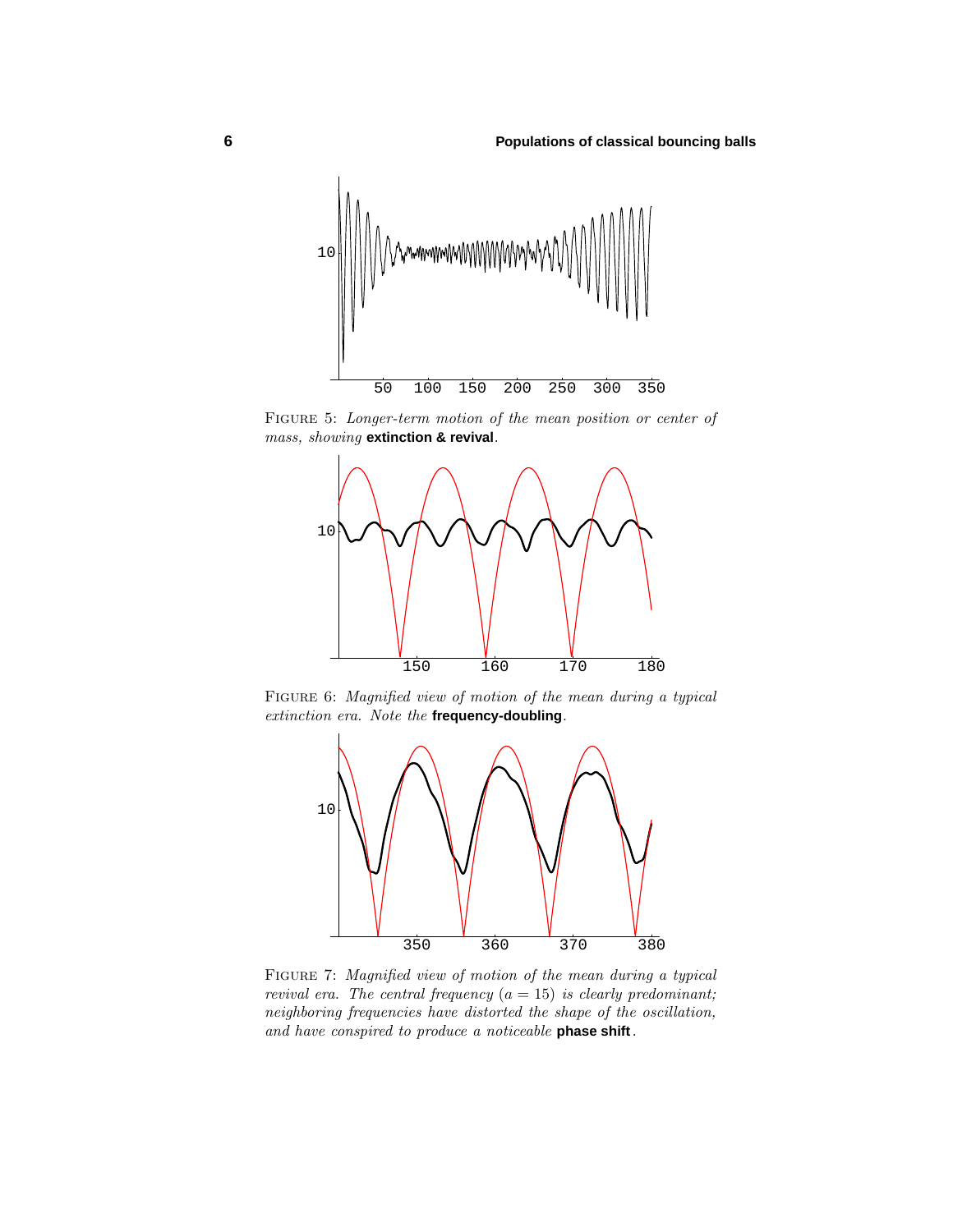#### **Why it is possible to account classically for quantum motion 7**

**4. Discussion of the experimental results in hand.**Observation & experiment can suggest theories, can contradict theories, can support theories but can never "confirm" theories: that is true of physical experiment, and no less true of "mathematical experiments" of the sort reported above. That said, it remains nevertheless the case that Figures 4–7 do bear a striking resemblance to figures encountered in §13 of Part B. See in this same connection the following figures:



Figure 8: Motion of the center of mass of a **classical population** of bouncing balls, the masses of which were at the outset normally distributed.



Figure 9: **Quantum** motion of the expected position of a **single particle** that was initially in a Gaussian state.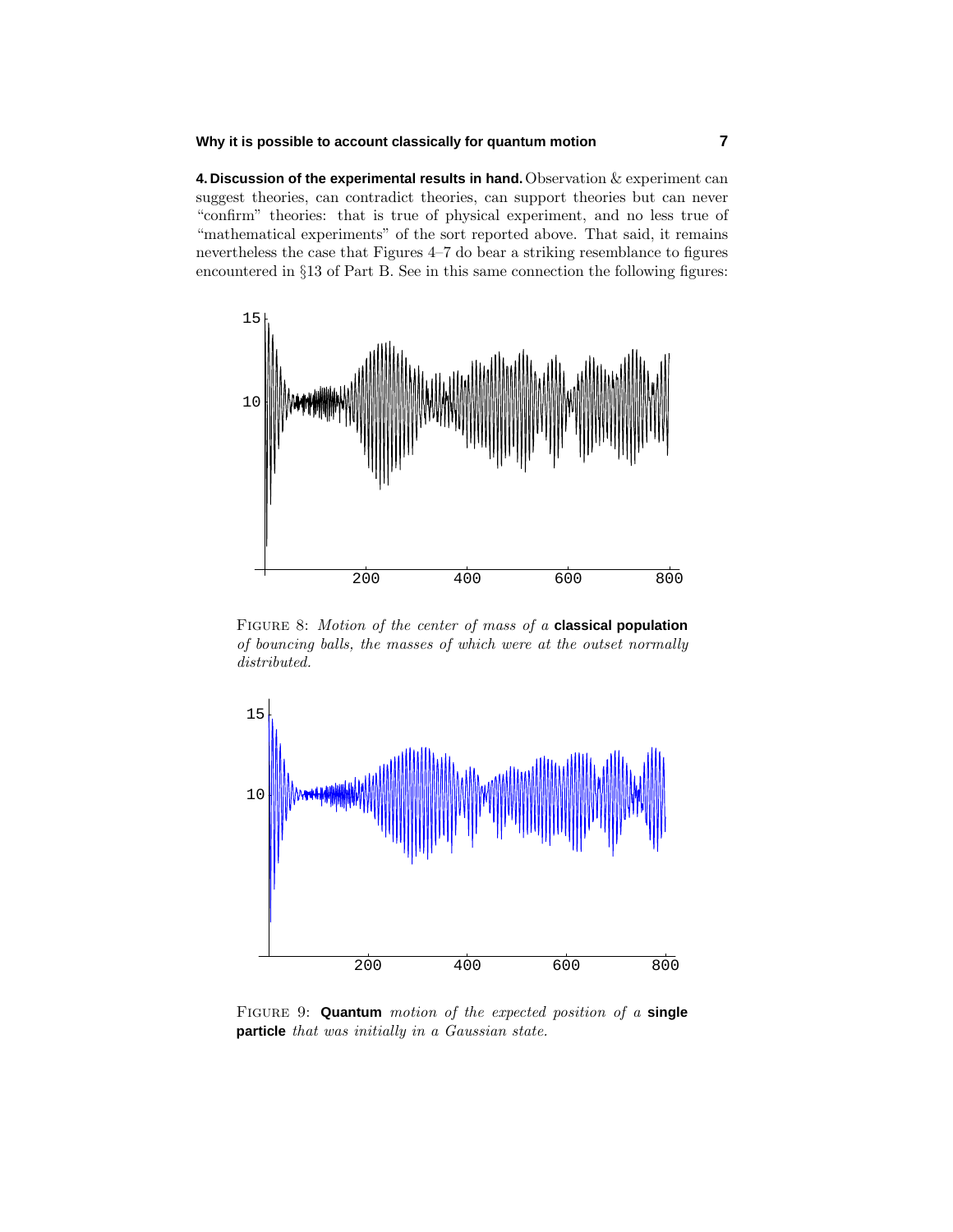It is impossible not to infer that

• the classical motion of the center of mass of a population of bouncers, and

• the quantum mechanical motion of the expected position  $\langle \mathbf{x} \rangle$ 

are in qualitatively agreement, impossible to suppose that that agreement is an "accidental/exceptional" consequence of the specific numbers that we fed into our calculations—that it is not, in short, typical of the general case. More refined experiments (not reported here) suggest, moreover, that as we

• carry the classical Fourier series (1.2) to higher order, and

• " refine the population" in the sense described below the classical/quantum agreement becomes precise.



FIGURE 10: The "course grained" population of eleven particles to which Figure 2 refers has here been replaced by a population of unlimitedly many particles, each of which has infinitesimal weight, but the distribution and collective weight of which is the same as it was before. "Refinement of the population" is identical in essence to the "lattice refinement" that is basic to one common approach to the classical field theory: see Figure  $3$  in Chapter 1 of CLASSICAL THEORY OF FIELDS  $(1999)$ .

How are we to account for the seeming fact that two radically different theories —one intensely quantum mechanical (relying critically upon detailed spectral properties of a Schrödinger equation, upon the principle of superposition), the other entirely classical (no  $\hbar$ 's, no matrix elements or quantum interference terms)—give identical results?

In the quantum theory of a bouncing ball (Part B) we worked in the **Schrödinger picture** and *x*-representation, writing

$$
\langle \mathbf{x} \rangle_t = \int \psi^*(x, t) \, x \, \psi(x, t) \, dx \tag{6}
$$

In our classical theory of a bouncing population we used  $|\psi^*(x,0)\psi(x,0)|$  to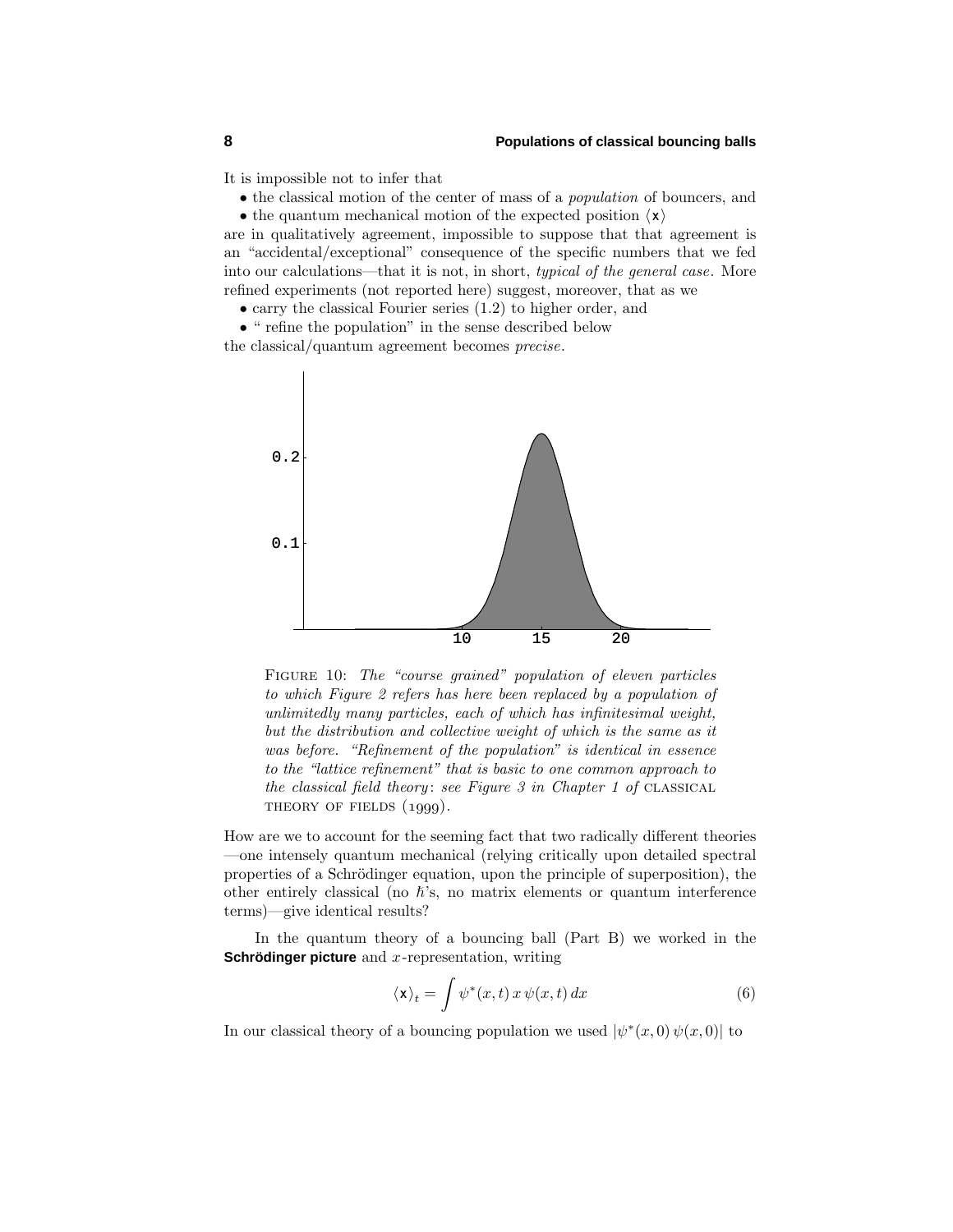#### **Why it is possible to account classically for quantum motion 9**

configure the initial design of the population, and let the laws of classical mechanics take over. To symbolize the latter procedure, let

$$
x(t; a) \equiv
$$
 expression on the right side of (1)

describe the classical motion of the bouncer that was dropped at time  $t = 0$ from height  $a^3$ . To the ball dropped from height  $a_i$  we assigned weight

$$
w_i = \int_{\frac{1}{2}(a_{i-1} + a_i)}^{\frac{1}{2}(a_i + a_{i+1})} |\psi(a, 0)|^2 da
$$

and were led thus to write an equation that can be notated

$$
x_{\text{center of mass}}(t) = \sum_{i} \int_{\frac{1}{2}(a_{i-1} + a_i)}^{\frac{1}{2}(a_i + a_{i+1})} \psi(a,0)^* x(t; a_i) \psi(a,0) \, da
$$

and in the refined limit becomes

$$
=\int_0^\infty \psi(a,0)^*x(t;a)\psi(a,0) da\tag{7}
$$

Notice now that in the **Heisenberg picture** (6) becomes

$$
\langle \mathbf{x} \rangle_t = \int_0^\infty \int_0^\infty \psi^*(x,0) \, dx \, (x|\mathbf{x}(t)|y) \, dy \, \psi(y,0) \tag{8}
$$

For unobstructed free fall (Part A) the Hamiltonian is  $H = \frac{1}{2m} p^2 + mgx$  and the Heisenberg equations of motion read

$$
\dot{\mathbf{x}} = -\frac{1}{i\hbar} [\mathbf{H}, \mathbf{x}] = \frac{1}{m} \mathbf{p}
$$
\n
$$
\dot{\mathbf{p}} = -\frac{1}{i\hbar} [\mathbf{H}, \mathbf{p}] = -mg\mathbf{I}
$$

which give  $\mathbf{p}(t) = \mathbf{p}_0 - mg t \mathbf{I}$  whence  $\dot{\mathbf{x}} = \frac{1}{m} \mathbf{p}_0 - gt \mathbf{I}$  whence

$$
\mathbf{x}(t)=\mathbf{x}_0+\tfrac{1}{m}\,t\,\mathbf{p}_0-\tfrac{1}{2}g\,t^2\,\mathbf{I}
$$

Since we plan to "drop" (not to "launch") our particles we set  $p_0 = 0$  and obtain

$$
(x|\mathbf{x}(t)|y) = (x|\{\mathbf{x}_0 - \frac{1}{2}gt^2\}|y) = \{y - \frac{1}{2}gt^2\} \cdot \delta(x - y)
$$

The free-fall analog of (7) could on this basis be written

$$
\langle \mathbf{x} \rangle_t^{\text{free fall}} = \int \psi^*(y, 0) \{ y - \frac{1}{2} g t^2 \} \psi(y, 0) dy \tag{9}
$$

<sup>3</sup> Note that the subsequent **motion of the bouncer is mass-independent!**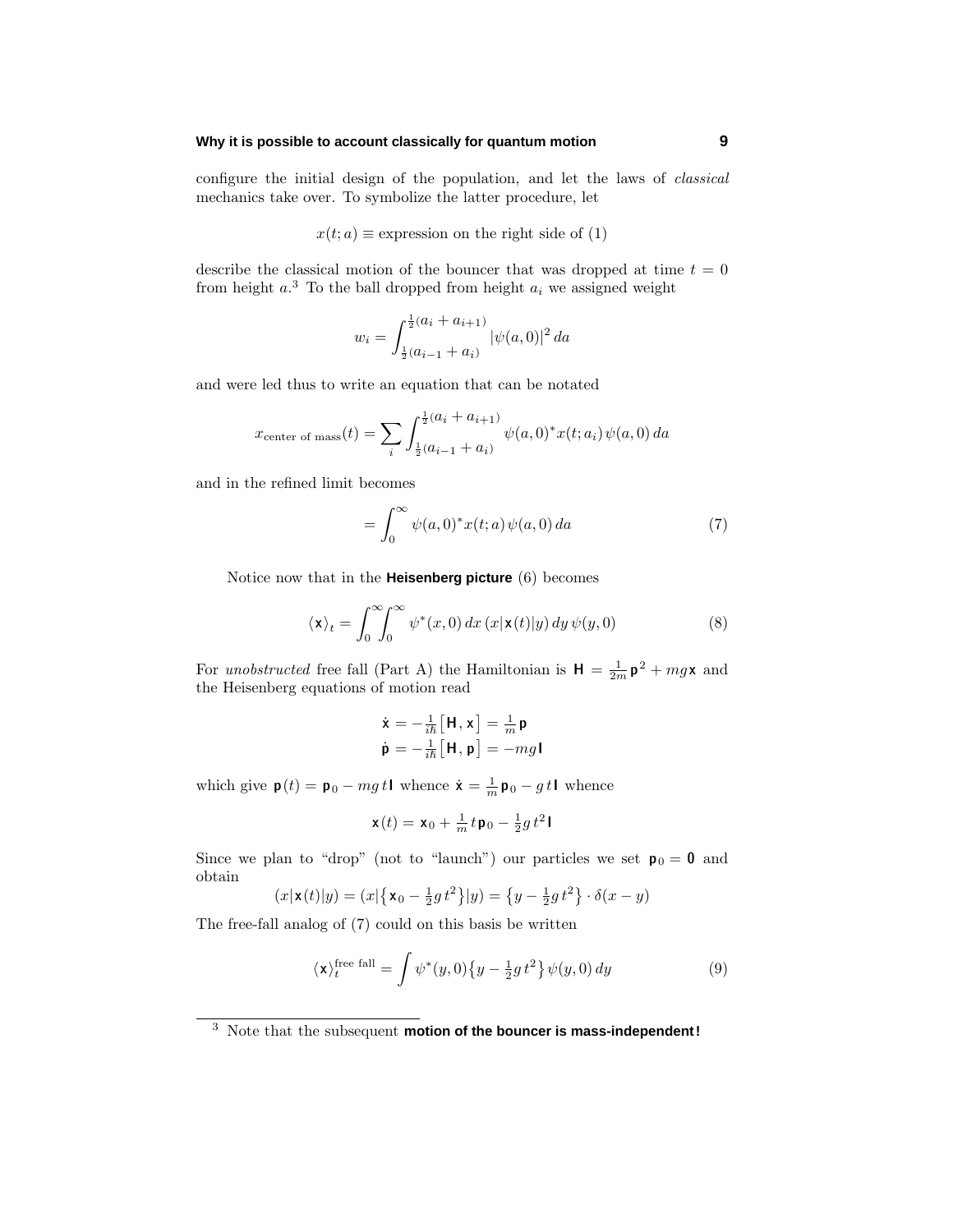where  $x(t; y) = \left\{y - \frac{1}{2}gt^2\right\}$  describes the classical motion of a ball that at time  $t = 0$  was dropped from height *y*. For a quantum bouncer we expect therefore to have

$$
\langle \mathbf{x} \rangle_t^{\text{bounce}} = \int \psi^*(y, 0) \{ x(t; y) \} \psi(y, 0) \, dy \tag{10.1}
$$

where (see again equations (1))

$$
x(t; y) = \sum_{n} \left[ y - \frac{1}{2}g\left(t - n\sqrt{8y/g}\right)^2 \right]
$$
\n
$$
\text{UnitStep}\left[ y - \frac{1}{2}g\left(t - n\sqrt{8y/g}\right)^2 \right]
$$
\n
$$
(10.21)
$$

$$
= y \left[ \frac{2}{3} - \frac{4}{\pi^2} \sum_{k=1}^{\infty} (-)^k \frac{1}{k^2} \cos \left[ k \pi \sqrt{g/2y} \, t \right] \right] \tag{10.22}
$$

describes the classical motion of a bouncer that at time *t* = 0 was dropped from height *y*. But in the quantum mechanical equation (10.1) we have recovered precisely the equation that at (7) served to describe the center of mass motion of a classical population: quite unexpectedly, **quantum mechanics has acquired a classical face**. 4

Our prior experience was with an illustrative instance of the Gaussian distribution

$$
\psi^*(y,0)\psi(y,0) = \frac{1}{s\sqrt{2\pi}}e^{-\frac{1}{2}\left[\frac{y-A}{s}\right]^2}
$$

$$
= \frac{4}{7\sqrt{2\pi}}e^{-\frac{1}{2}\left[\frac{4}{7}(x-15)\right]^2}
$$

and when we feed this information into (10) we find that *Mathematica* prefers to work with (10.22) and to integrate numerically; I omit the results of those experiments, but can report that they do tend to confirm the correctness of (10).

**5. Steady distributions.** I begin with some general remarks. Let  $|\psi|_0$  be, in particular, an eigenstate of the Hamiltonian  $H: H|n) = E_n|n$ . Then in the Schrödinger picture

$$
|n)_0 \longrightarrow |n)_t = e^{-\frac{i}{\hbar}E_n t} \cdot |n)_0
$$

and it becomes obvious that

 $(n|\mathbf{A}|n)$  is a constant of the motion

<sup>4</sup> The argument has, however, one formal defect: For a quantum bouncer one has

$$
\mathbf{H} = \frac{1}{2m} \mathbf{p}^2 + V_{\text{bounce}}(\mathbf{x})
$$

where the "bouncer potential"  $V_{\text{bounce}}(x)$  is  $\nearrow$ -shaped. We have not attempted to extract (10.2) from the operator algebra of the problem, as a solution of the Heisenberg equations of motion. This was easy for unrestricted free fall, but for the bouncer seems at the moment to be almost unapproachable.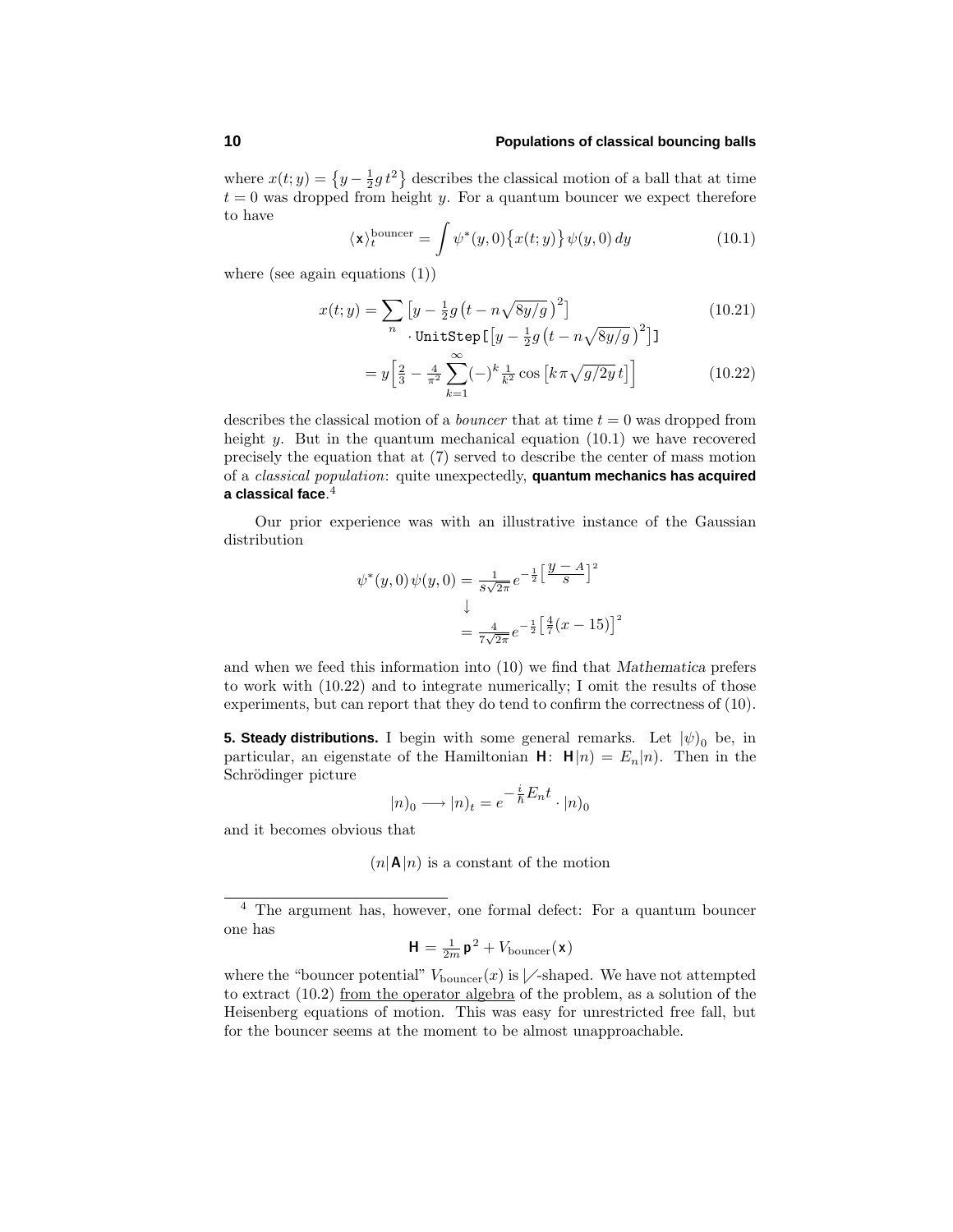#### **Asymptotically stable classical distributions 11**

for every time-independent observable **A**—this whether or not **A** happens to refer to a "constant of the motion:"  $\mathbf{H}, \mathbf{A}$  = 0. To make the same point another way: <u>the quantum motion of  $(\psi | \mathbf{A} | \psi)$  is an interference effect, a</u> consequence of two or more eigencomponents buzzing at different frequencies.<sup>5</sup> In *x*-representation we write  $\psi_n(x,t) \equiv (x|n)_t$  and, in the cases  $\mathbf{A} = \mathbf{x}^{\nu}$ , have

$$
\int \psi_n^*(x,t) \, x^{\nu} \psi_n(x,t) \, dx = \int \psi_n^*(x,0) \, x^{\nu} \psi_n(x,0) \, dx \quad : \quad \nu = 0, 1, 2, \dots
$$

Not only the mean but the position moments of all orders are seen to be constant when the quantum system is in an energy eigenstate.

Return now from generalities to the bouncer specifics. We expect—for the unsurprising reason just explained—to have

$$
\langle \mathbf{x} \rangle_n = \int_0^\infty \psi_n^*(y, t) \, y \, \psi_n(y, t) \, dx = \text{unchanging mean} \tag{11}
$$

if  $\psi_n(x,t)$  refers to the buzzing  $n^{\text{th}}$  bouncer eigenfunction. Which brings me to my question: Can we—as an instance of (10.1)—expect to have

$$
= \int_0^\infty \psi_n^*(y,0) \, x(t,y) \, \psi_n(y,0) \, dy \tag{12}
$$

and to interpret that construction as having to do with the "invariable center of mass of a suitably-constructed dropped population"? **No!** For when

$$
\mathbf{x}(t) = \mathbf{U}^+(t)\mathbf{x}\,\mathbf{U}(t) = \sum_{a,\,b}|a)e^{+\frac{i}{\hbar}E_a t}(a|\mathbf{x}|b)e^{+\frac{i}{\hbar}E_b t}(b)
$$

is hit with  $(n)$  on the left and  $|n)$  on the right the *t*-dependence drops away: one is left with  $(n|\mathbf{x}(t)|n) = (n|\mathbf{x}|n)$  which in *x*-representation is not (12) but (11).

I have, however, performed—and will now describe—some numerical experiments based upon the faulty construction (12) which lead to a curious conjecture. If *n* is large then  $|\psi_n(y,0)|^2$  is so wildly oscillatory that *Mathematica* has difficulty with the  $\int$ , so I confine my remarks to the low-order case

$$
\psi_4(y,0) = 1.09787 \,\mathrm{Ai}(y - 6.78671)
$$

The distribution  $|\psi_4(y,0)|^2$  is shown in Figure 11. *Mathematica* complained a lot when asked to list values of the numerical integrals

$$
\int_0^{12} |\psi_4(y,0)|^2 x(t_k, y) dy \quad \text{with} \quad t_k \equiv \frac{1}{5}k \; : \; k = 0, 1, 2, \dots, 100 \tag{13}
$$

$$
\mathbf{U}(t) = \sum_{m} |m| e^{-\frac{i}{\hbar} E_n t} (m|
$$

 $^5\,$  The point at issue become equally obvious in the Heisenberg picture if one writes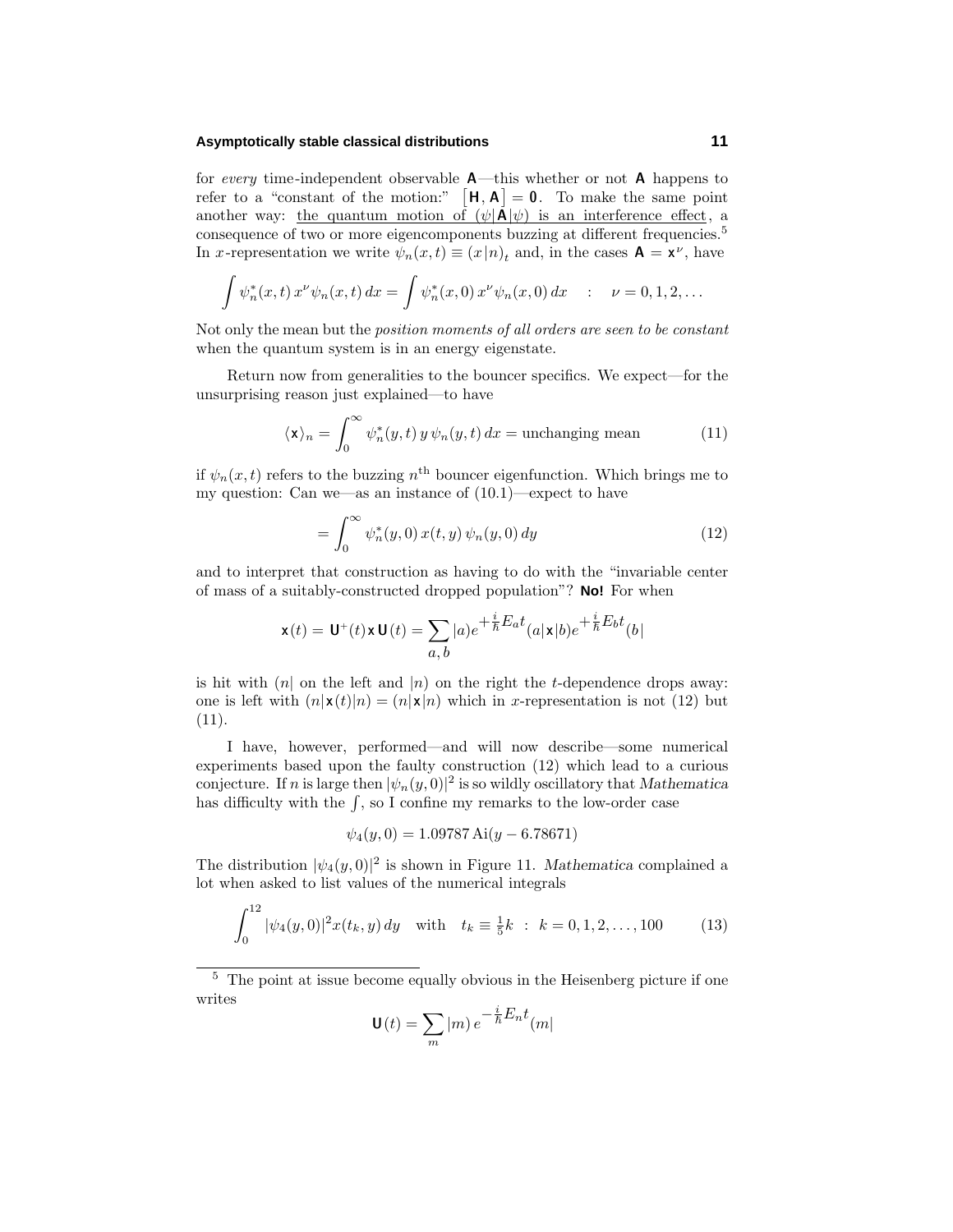

FIGURE 11: Graph of the distribution  $|\psi_4(y,0)|^2$  on which were based the experiments described in the text.

but seemed indifferent to whether I used (10.21) or (10.22) to define  $x(t; y)$ : in practice I used an 11-term Fourier series, and convinced myself that no significant error would be introduced if the upper limit on the integral were taken to be 12 instead of  $\infty$ . The data thus generated is displayed in Figure 12. That the classical center of mass initially descends is very easy to understand, and no great mystery attaches to the fact that it subsequently exhibits damped oscillations. What I do find a little surprising is that after awhile (see Figure 13) the oscillations appear to have damped to extinction: center of mass has come to rest at 3.01685. It was anticipated that

$$
(4|\mathbf{x}|4) = \int_0^\infty y \, |\psi_4(y,0)|^2 \, dy = 4.42447 = \frac{2}{3} \cdot 6.78671
$$

but I did not anticipate—and can provide no explanation for the fact—that seemingly

$$
\lim_{t \to \infty} \int_0^{\infty} |\psi_4(y, 0)|^2 x(t_k, y) dy = 3.01685 \approx 3.01632 = \frac{2}{3} \cdot 4.42447
$$

Because other examples gave similar results I am led to **conjecture** that for classical populations that have been structured by quantum mechanical energy eigenfunctions one—in all cases—has

$$
\lim_{t \to \infty} \int_0^{\infty} |\psi_n(y, 0)|^2 x(t_k, y) dy = \frac{2}{3} \cdot (n |{\bf x}| n)
$$
 (14.1)

The striking stability of the asymptotic value seems to suggest that bouncer anharmonicity has brought the population to some kind of statistical equilibrium. Looking to the second moment, we anticipate/confirm<sup>6</sup> that

$$
(4|\mathbf{x}^2|4) = \int_0^\infty y^2 |\psi_4(y,0)|^2 dy = 24.56500 = \frac{8}{15} \cdot (6.78671)^2
$$

<sup>6</sup> See Part B, page 9.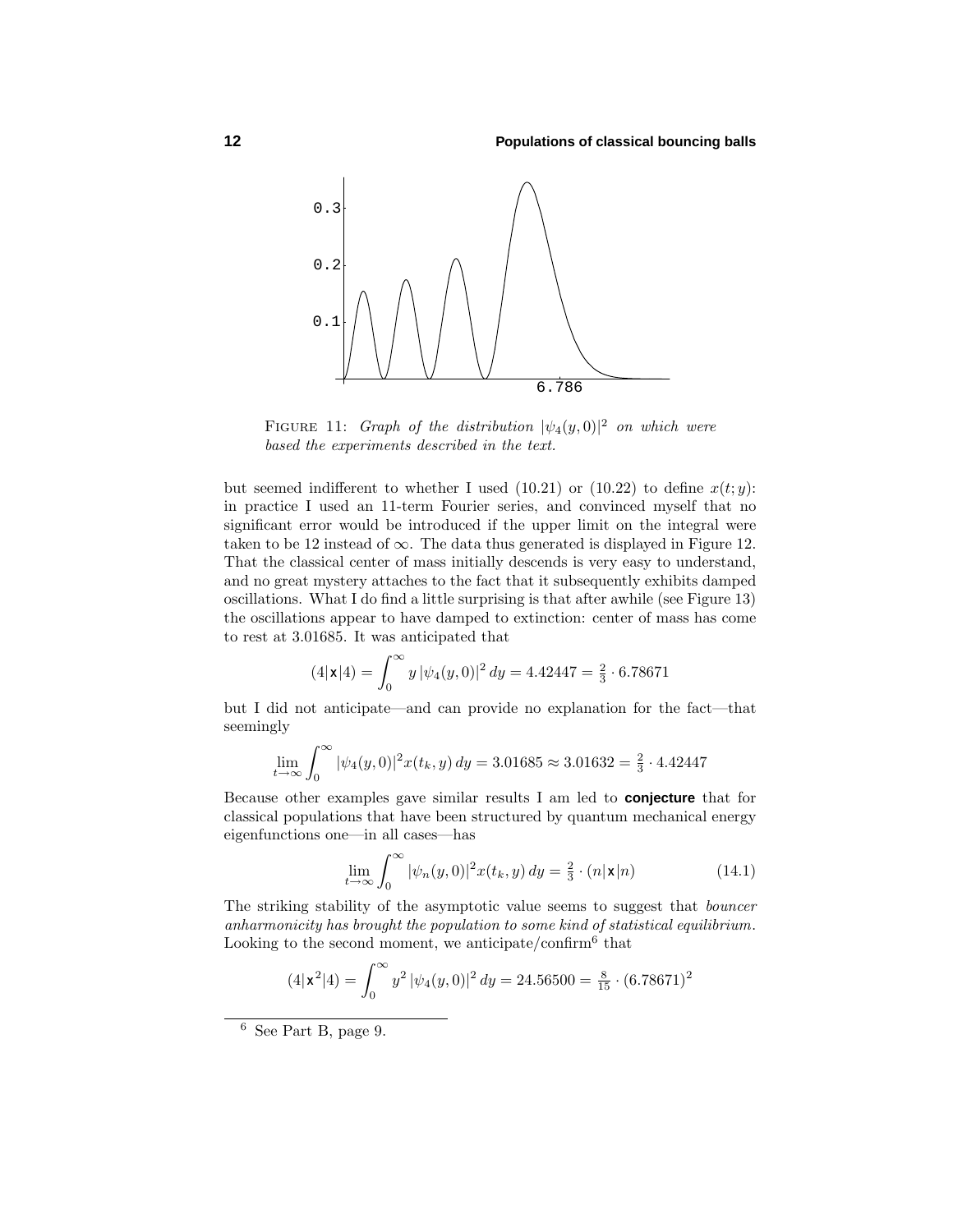

FIGURE 12: *Initial center of mass motion, computed from* (13). The center of mass of the quantum mechanically structured classical population initially drops, then rebounds, but the oscillations become progressively more indistinct as—owing to the anharmonicity of classical bouncing—the population grows increasingly incoherent.



FIGURE 13: Subsequent center of mass motion, computed from  $(13)$ with  $k = 200, 201, \ldots, 300$ . By this time the phase incoherence appears to have become complete, and to have achieved a steady state. Add 200 to each of the numbers that decorate the horizontal axis: *Mathematica* was indicating placement in a list rather than value of *k*. The averaged point value is 3.01685.

and on the basis of some relatively rough calculation obtain

$$
\lim_{t \to \infty} \int_0^{\infty} |\psi_4(y, 0)|^2 [x(t_k, y)]^2 dy = 13.0146 \approx 13.1013 = \frac{8}{15} \cdot (4|\mathbf{x}^2|4)
$$

—the suggestion being that in the general  $2<sup>nd</sup>$ -order case

$$
\lim_{t \to \infty} \int_0^\infty |\psi_n(y, 0)|^2 [x(t_k, y)]^2 dy = \frac{8}{15} \cdot (n | \mathbf{x}^2 | n)
$$
 (14.2)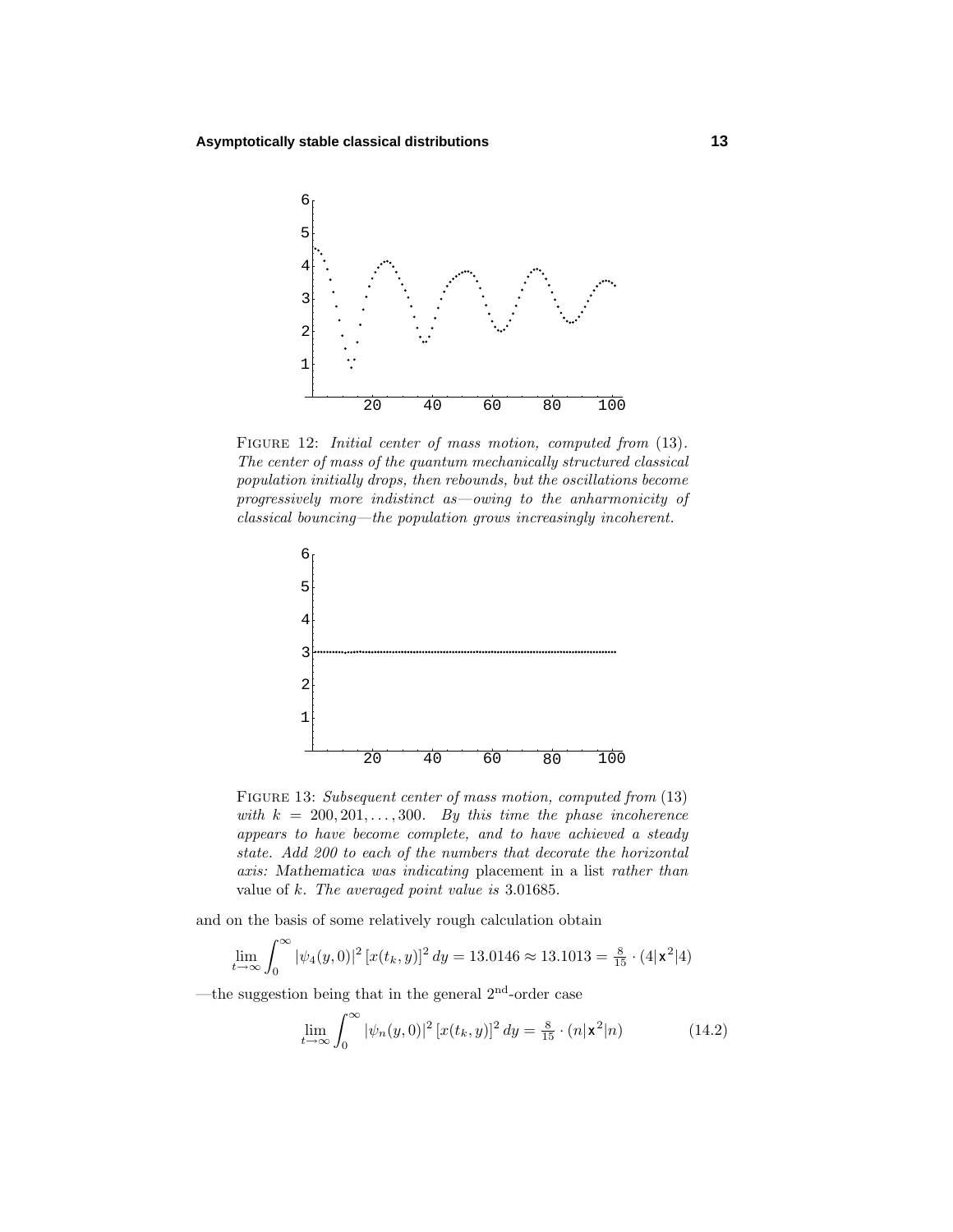It seems reasonable to hope that we might extend (14) to all orders and, on the basis of that information, construct a detailed description of the equilibrated classical population that is latent in the quantum distribution  $|\psi_n(y, 0)|^2$ .



Figure 14: Normalized exponential distribution

$$
B(x; \beta) \equiv \beta e^{-\beta x} : \quad \beta > 0
$$
  
in the case  $\beta = 5$ . In that case  $\langle x \rangle = 5$  and  $\langle x^2 \rangle = 50$ .

With thermal physics in the back of our minds it becomes natural to ask: What can be said concerning asymptotic moment motion if the initial population is exponentially weighted (Figure 14)? Numerical experimentation (Figures 15 & 16) suggest that here again the moments of all orders rapidly stabilize

> asymptotic first moment  $=\frac{2}{3}$  · initial first moment asymptotic second moment  $= \frac{8}{15} \cdot \text{initial second moment}$ <br>:

 $\dots$  where the factors are those latent in the classical distribution<sup>7</sup>

$$
Q(x; a) \equiv \frac{1}{2\sqrt{a}\sqrt{a-x}} \quad : \quad 0 \leqslant x \leqslant a \tag{15}
$$

which is readily found to supply

$$
\langle x^1 \rangle = \frac{2}{3} \cdot a
$$
  
\n
$$
\langle x^2 \rangle = \frac{8}{15} \cdot a^2
$$
  
\n
$$
\langle x^3 \rangle = \frac{16}{35} \cdot a^3
$$
  
\n
$$
\vdots
$$
  
\n
$$
\langle x^n \rangle = \frac{2 \cdot 4 \cdot 6 \cdots 2n}{3 \cdot 5 \cdot 7 \cdots (2n+1)} \cdot a^n
$$

<sup>&</sup>lt;sup>7</sup> See Part B,  $\S3$ , equation (8). It is of physical interest that this distribution is independent of both *m* and *g*.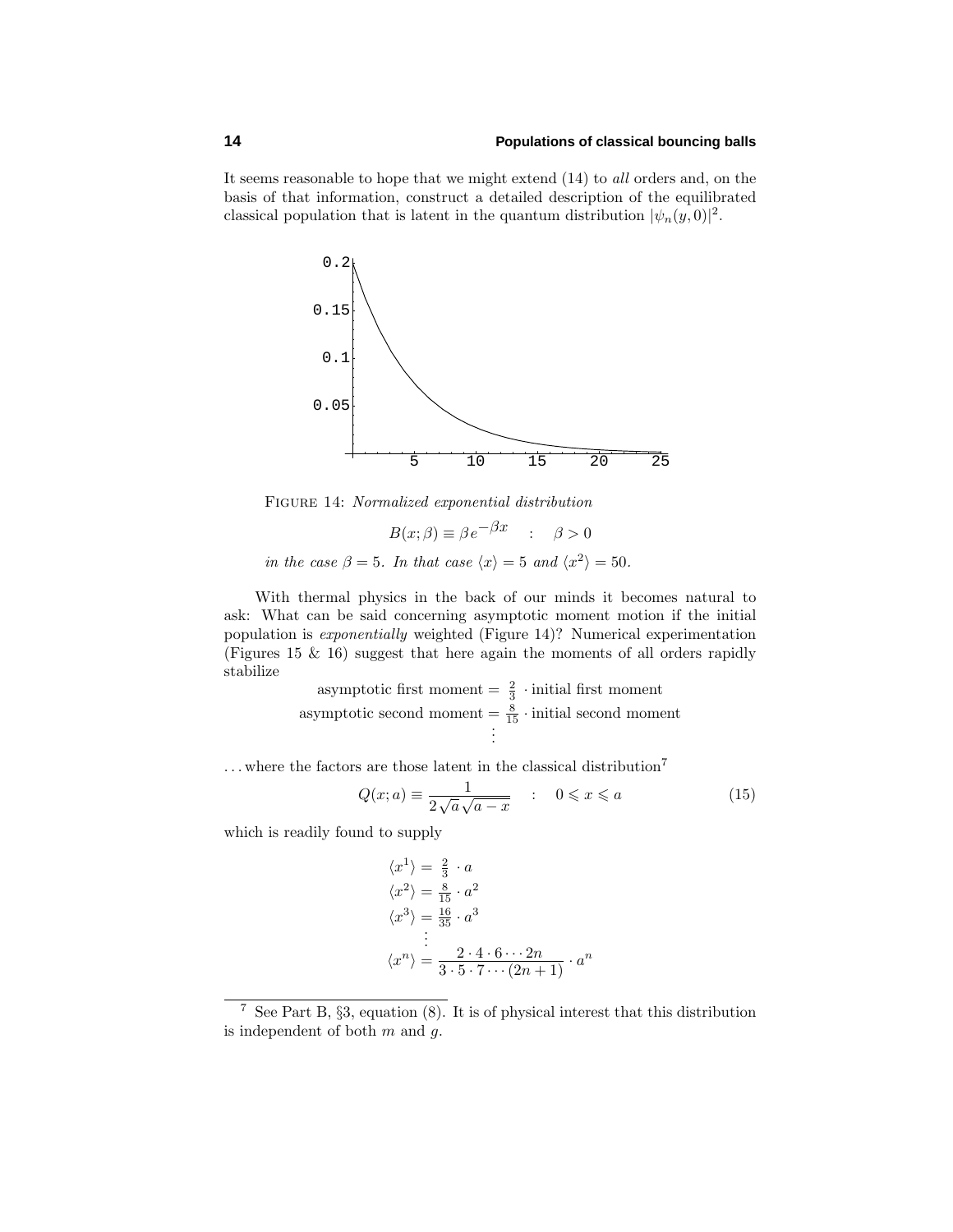

FIGURE 15: Data obtained by numerical evaluation of

$$
\int_0^{35} B(y,5) x(y, t_k) dy \quad \text{with} \quad t_k = \frac{1}{5}k \; : \; k = 0, 1, 2, \dots 100
$$

and with  $x(y, t)$  approximated by the first eleven terms of  $(10.22)$ with *g* set equal to 2. Evidently

asymptotic mean  $\approx 3.32631 \approx 3.33333 = \frac{2}{3} \cdot 5$ 



FIGURE 16: Data obtained by numerical evaluation of

$$
\int_0^{35} B(y,5) [x(y, t_k)]^2 dy
$$

Evidently

asymptotic 2<sup>nd</sup> moment 
$$
\approx 26.8188 \approx 26.6667 = \frac{8}{15} \cdot 50
$$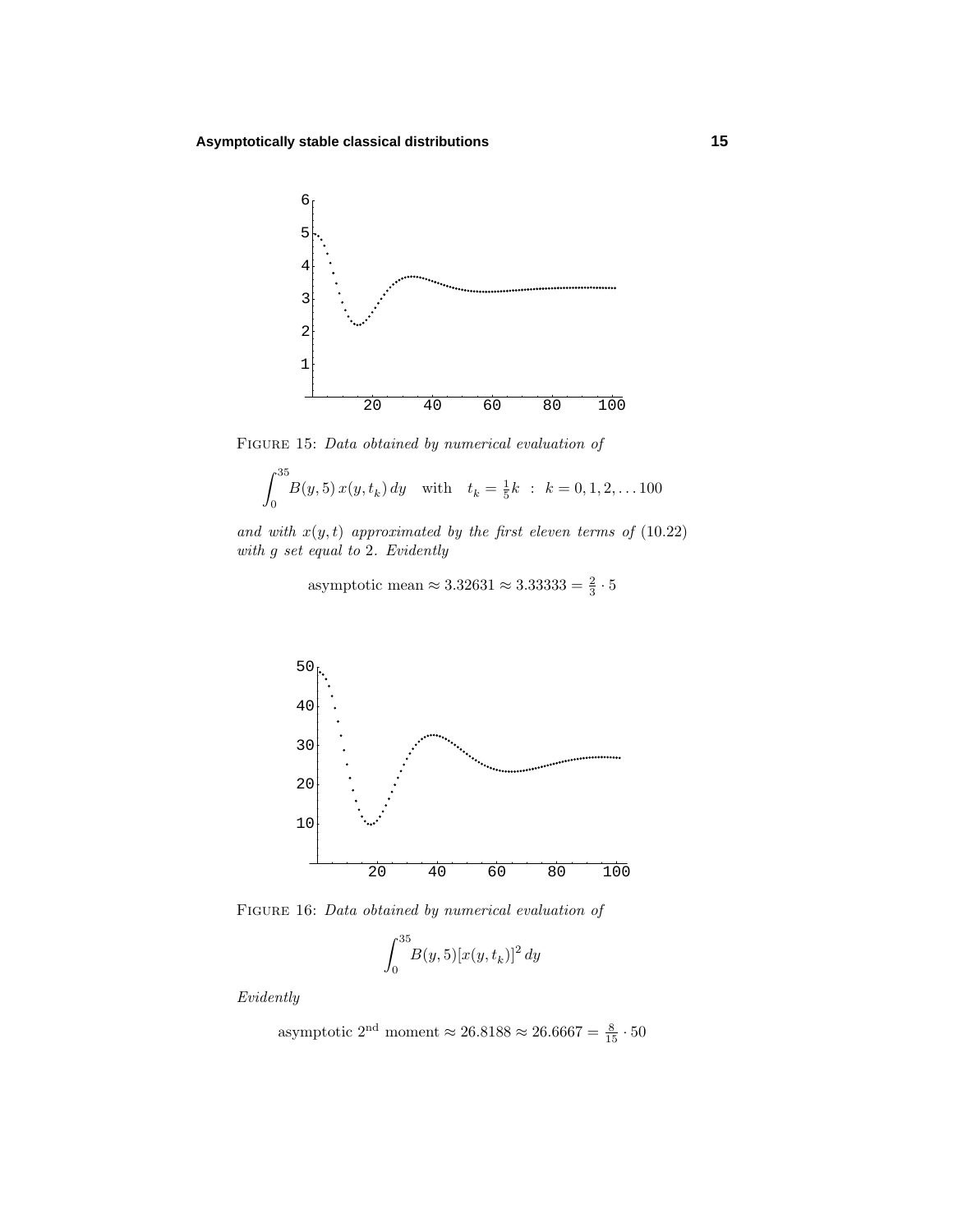What we presently lack is a theory on the basis of which we might have predicted this experimental result, and that would enable us to understand what has acquired now the status of an urgent problem: Why does the Gaussian population not stabilize? Why does it exhibit extinction and revival ?

**6. Gravitational applications of some operator algebra.** Hans Zassenhaus, in unpublished work done sometime prior to  $1954$ , has established<sup>8</sup> that for all **A** and all **B**

$$
e^{\mathbf{A} + \mathbf{B}} = e^{\mathbf{A}} \cdot e^{\mathbf{B}} \cdot e^{\mathbf{C}_2} \cdot e^{\mathbf{C}_3} \cdots
$$

with

$$
C_2 = -\frac{1}{2}[A, B]
$$
  
\n
$$
C_3 = \frac{1}{6}[A, [A, B]] + \frac{1}{3}[B, [A, B]]
$$
  
\n
$$
\vdots
$$

With  $H = \frac{1}{2m} p^2 + mg \times$  in mind we set  $A = \alpha p^2$ ,  $B = \beta x$  and, using  $[x, p] = i\hbar$ , compute  $[\mathbf{\overline{A}}, \mathbf{\overline{B}}] = -2i\hbar\alpha\beta\mathbf{p}$ ,  $\mathbf{C}_2 = i\hbar\alpha\beta\mathbf{p}$ ,  $\mathbf{C}_3 = \frac{2}{3}\hbar^2\alpha\beta^2\mathbf{I}$ ,  $\mathbf{C}_{n>3} = \mathbf{0}$  giving

$$
e^{\alpha \mathbf{p}^2 + \beta \mathbf{x}} = e^{\alpha \mathbf{p}^2} \cdot e^{\beta \mathbf{x}} \cdot e^{i\hbar \alpha \beta \mathbf{p}} \cdot e^{\frac{2}{3}\hbar^2 \alpha \beta^2}
$$

It is, however, an implication of Zassenhaus' identity that

$$
e^{\beta \mathbf{x}} \cdot e^{i\hbar \alpha \beta \mathbf{p}} = e^{i\hbar \alpha \beta \mathbf{p}} \cdot e^{\beta \mathbf{x}} \cdot e^{-\hbar^2 \alpha \beta^2}
$$

so we have the **p x**-ordered expression

$$
=e^{\alpha \mathbf{p}^{2}} \cdot e^{i\hbar \alpha \beta \mathbf{p}} \cdot e^{\beta \mathbf{x}} \cdot e^{-\frac{1}{3}\hbar^{2} \alpha \beta^{2}}
$$
\n(16)

Setting  $\alpha = -\frac{i}{\hbar} \frac{1}{2m} t$  and  $\beta = -\frac{i}{\hbar} mgt$  we use (16) to obtain

$$
\mathbf{U}_{\text{free fall}}(t) \equiv e^{-\frac{i}{\hbar} \left\{ \frac{1}{2m} \mathbf{p}^2 + m g \mathbf{x} \right\} t} = e^{-\frac{i}{\hbar} \left\{ \frac{1}{2m} \mathbf{p}^2 + \frac{1}{2} g t \mathbf{p} \right\} t} \cdot e^{-\frac{i}{\hbar} \left\{ m g \mathbf{x} \right\} t} \cdot e^{-\frac{i}{\hbar} \left\{ \frac{1}{6} m g^2 t^3 \right\}} \tag{17}
$$

which presents the free-fall propagation operator in **p x**-ordered form.

To illustrate the utility of (17) I look now with its aid to the construction of the propagator. We use the "mixed representation trick,"<sup>9</sup> writing

$$
(x|\mathbf{U}(t)|y) = \int (x|p) dp(p|\mathbf{U}(t)|y)
$$
  
= 
$$
\int (x|p) dp e^{-\frac{i}{\hbar} \{\frac{1}{2m}p^2 + \frac{1}{2}gtp\}t} \cdot e^{-\frac{i}{\hbar} \{mgy\}t} \cdot e^{-\frac{i}{\hbar} \{\frac{1}{6}mg^2t^3\}}(p|y)
$$

 $But<sup>10</sup>$ 

$$
(x|p)(p|y) = \frac{1}{h}e^{\frac{i}{h}p(x-y)}
$$

 $\overline{\text{8}$  See ADVANCED QUANTUM TOPICS (2001), Chapter 0, page 33.

<sup>9</sup> See pages 38–43 in the notes just cited.

<sup>10</sup> See equation (80) on page 36 of those same notes.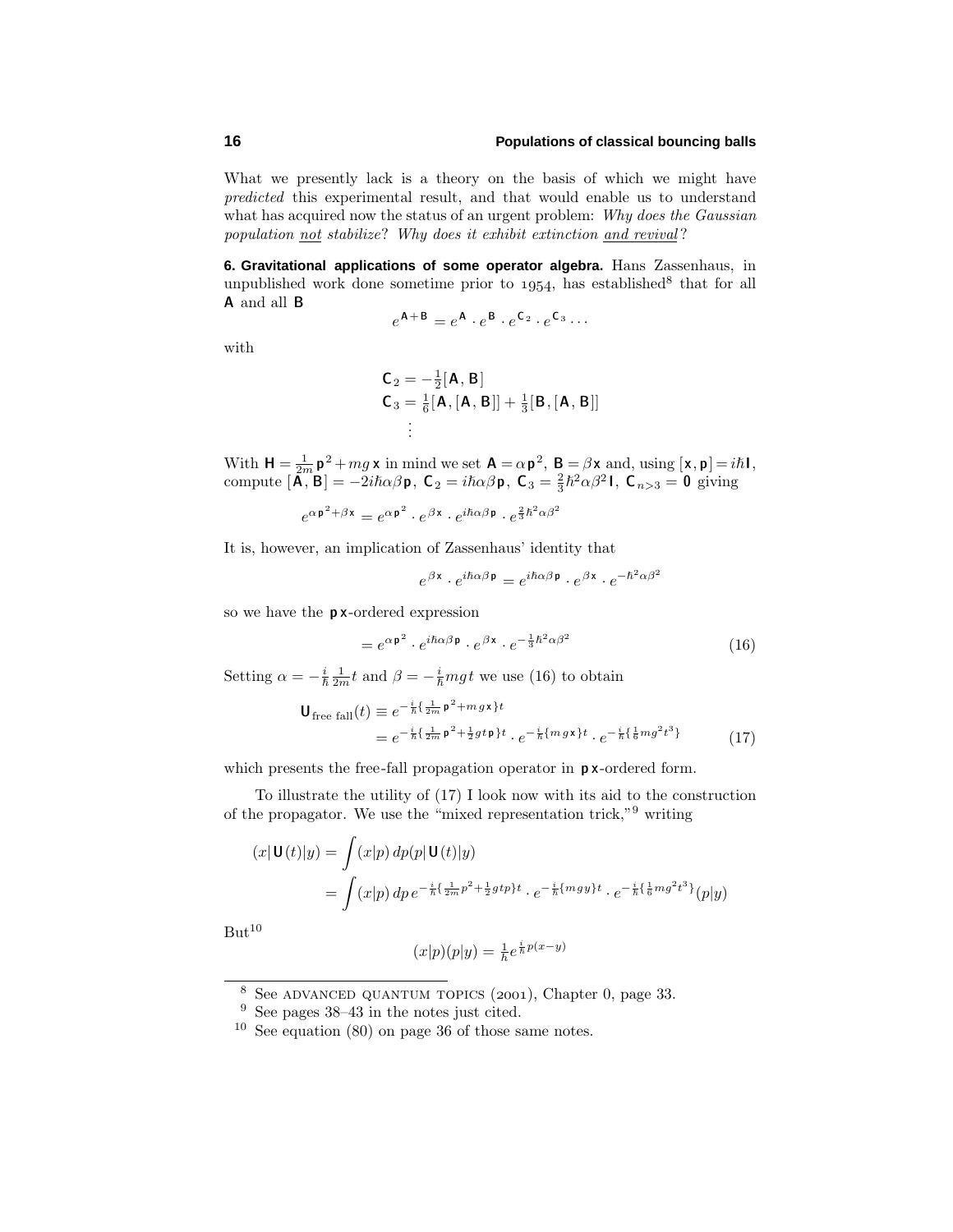#### **Gravitational applications of some operator algebra 17**

So if we allow ourselves to pretend for the moment that  $\frac{it}{\hbar 2m}$  has a positive real part (which it is our intention to "turn off" at the end of the calculation) then we confront a Gaussian integral, formal execution of which yields

$$
(x|\mathbf{U}(t)|y) = \sqrt{\frac{m}{iht}} \exp\left\{\frac{i}{\hbar} \left[\frac{m}{2t}(x-y)^2 - \frac{1}{2}mgt(x+y) - \frac{1}{24}mg^2t^3\right]\right\} \tag{18}
$$

We recognize  $[etc.]$  to be the *classical* free-fall action  $S(x, t; y, 0)$  encountered at (9) in Part A. And we recognize (18) to be in precise agreement with the description of the free-fall propagator  $K(x, t; y, 0)$  to which at (61) in Part A we were led by quite a different line of argument—an argument that made heavy use of properties of the Airy function Ai(*z*).

I press (17) now into service toward a different objective: In the Heisenberg picture (see again page 9) we have

$$
\begin{array}{l}\n\mathbf{x} \longrightarrow \mathbf{x}(t) = \mathbf{U}^{-1}(t) \times \mathbf{U}(t) \\
\mathbf{p} \longrightarrow \mathbf{p}(t) = \mathbf{U}^{-1}(t) \mathbf{p} \mathbf{U}(t)\n\end{array}
$$
\n(19)

and are placed by (17) in position to develop explicit descriptions of  $\mathbf{x}(t)$  and **p**(*t*). Writing

$$
\mathbf{x} e^{-\frac{i}{\hbar}\{\frac{1}{2m}\mathbf{p}^2 + \frac{1}{2}gt\mathbf{p}\}t} = \mathbf{x} \left[ x e^{-\frac{i}{\hbar}\{\frac{1}{2m}p^2 + \frac{1}{2}gtp\}t} \right] \mathbf{p}
$$

I use a technique described at (15) on page 7 of Chapter 2 in the notes cited previously<sup>8</sup> to *reverse the ordering* of the expression on the right:

$$
= \mathbf{p} \left[ \exp \left\{ -\frac{\hbar}{i} \frac{\partial^2}{\partial x \partial p} \right\} x e^{-\frac{i}{\hbar} \left\{ \frac{1}{2m} p^2 + \frac{1}{2} g t p \right\} t} \right] \mathbf{x}
$$
  
\n
$$
= \mathbf{p} \left[ e^{-\frac{i}{\hbar} \left\{ \frac{1}{2m} p^2 + \frac{1}{2} g t p \right\} t} \left\{ x + \frac{1}{m} t p + \frac{1}{2} g t^2 \right\} \right] \mathbf{x}
$$
  
\n
$$
= e^{-\frac{i}{\hbar} \left\{ \frac{1}{2m} \mathbf{p}^2 + \frac{1}{2} g t \mathbf{p} \right\} t} \left\{ \mathbf{x} + \frac{1}{m} t \mathbf{p} + \frac{1}{2} g t^2 \mathbf{I} \right\}
$$

Therefore

$$
\mathbf{x}(t) = \mathbf{x} + \tfrac{1}{2}gt^2\mathbf{I} + e^{+\frac{i}{\hbar}\{m\,g\mathbf{x}\}t} \cdot \tfrac{1}{m}t\,\mathbf{p}\cdot e^{-\frac{i}{\hbar}\{m\,g\mathbf{x}\}t}
$$

But by the same argument

$$
\mathbf{p} e^{-\frac{i}{\hbar} \{m g \mathbf{x}\} t} = \mathbf{p} \Big[ p e^{-\frac{i}{\hbar} \{m g x\} t} \Big]_{\mathbf{X}}
$$
  
\n
$$
= \mathbf{x} \Big[ \exp \Big\{ + \frac{\hbar}{i} \frac{\partial^2}{\partial x \partial p} \Big\} p e^{-\frac{i}{\hbar} \{m g x\} t} \Big]_{\mathbf{p}}
$$
  
\n
$$
= \mathbf{x} \Big[ e^{-\frac{i}{\hbar} \{m g x\} t} \Big\{ p - m g t \Big\} \Big]_{\mathbf{p}}
$$
  
\n
$$
= e^{-\frac{i}{\hbar} \{m g \mathbf{x}\} t} \Big\{ \mathbf{p} - m g t \mathbf{l} \Big\} : \begin{cases} \text{elaborate derivation of} \\ \text{a simple "shift rule" \end{cases}
$$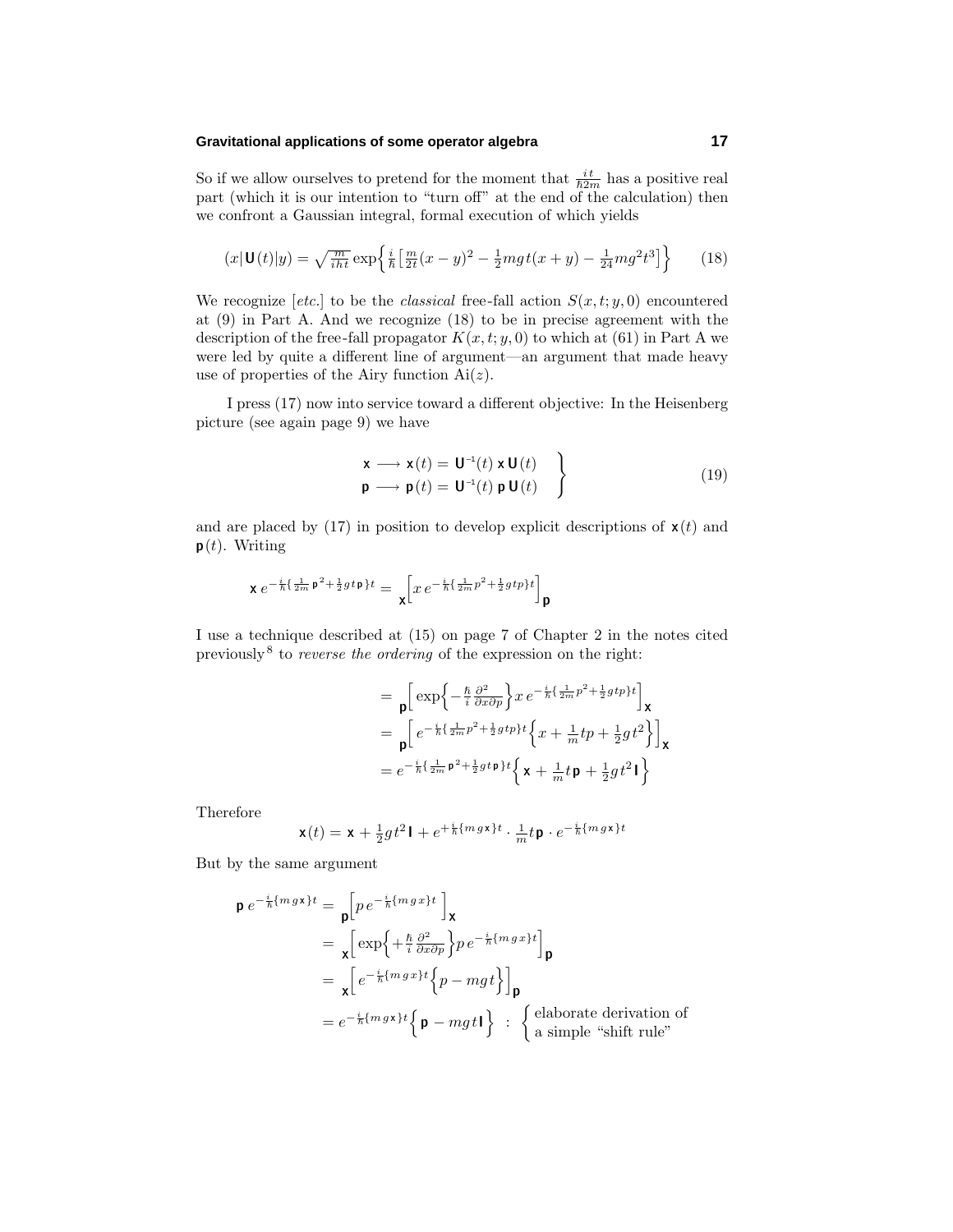so

$$
\mathbf{x}(t) = \mathbf{x} + \frac{1}{2}gt^2\mathbf{l} + \frac{1}{m}t\mathbf{p} - gt^2\mathbf{l}
$$
  
=  $\mathbf{x} - \frac{1}{2}gt^2\mathbf{l} + \frac{1}{m}t\mathbf{p}$  (20.1)

Similarly

$$
\mathbf{p}(t) = e^{+\frac{i}{\hbar}\{mgx\}t} \mathbf{p} e^{-\frac{i}{\hbar}\{mgx\}t}
$$
  
= 
$$
\mathbf{p} - mgt\mathbf{1}
$$
 (20.2)

Equations (20) spell out the detailed substance of "*t*-parameterized unitary similarity transformation rule" (19).

We are reassured but not surprised by the observation that

$$
[\mathbf{x}(t), \mathbf{p}(t)] = [\mathbf{x}, \mathbf{p}] + \mathbf{0} + \mathbf{0} + \mathbf{0} + \mathbf{0} + \mathbf{0} = i\hbar \mathbf{I} \quad : \quad \text{all } t
$$

I say "not surprised" because it is (in the Heisenberg picture) universally the case that

$$
\left[\,\mathbf{U}^{\scriptscriptstyle -1}(t)\,\mathbf{x}\,\mathbf{U}(t),\,\mathbf{U}^{\scriptscriptstyle -1}(t)\,\mathbf{p}\,\mathbf{U}(t)\right]=\,\mathbf{U}^{\scriptscriptstyle -1}(t)\big[\,\mathbf{x}\,,\,\mathbf{p}\,\big]\,\mathbf{U}(t)=i\hbar\,\mathbf{I}
$$

From (20) it follows that

$$
\frac{d}{dt}\mathbf{x}(t) = \frac{1}{m}\left\{\mathbf{p} - mgt\mathbf{I}\right\}
$$

$$
= \frac{1}{m}\mathbf{p}(t)
$$
(21.1)

$$
\frac{d}{dt}\mathbf{p}(t) = -mg\mathbf{I}
$$
\n(21.2)

which are precisely *Heisenberg's equations of free fall motion*, as encountered already on page 9. They are structurally identical to their classical counterparts: Hamilton's canonical equations of unobstructed free fall. Differentiating once again we obtain

$$
\frac{d^2}{dt^2}\mathbf{x}(t) = -g\mathbf{I} \quad : \quad \text{all } m
$$

which might be said to describe "quantum mechanical free fall according to Newton"!

All of which, though gratifying, is surprising in no respect *...* but does inspire confidence in the accuracy of (17), and in the effectiveness of our operator management techniques.

Pursuant to the discussion in §10, §11 and (especially) §23 of Part A—all of which radiated from the notion that "free fall" is free motion referred to a uniformly accelerated frame—we observe that while  $(17)$ , written

$$
\mathbf{U}_g(t) = e^{-\frac{i}{\hbar}\{\frac{1}{6}mg^2t^3\}} \cdot e^{-\frac{i}{\hbar}\{\frac{1}{2m}\mathbf{p}^2 + \frac{1}{2}gt\mathbf{p}\}t} \cdot e^{-\frac{i}{\hbar}\{mgx\}t}
$$

describes quantum dynamical motion in the presence of a uniform gravitational field, we have only to set  $g = 0$  to obtain the unitary operator

$$
\mathbf{U}_0(t) = e^{-\frac{i}{\hbar}\left\{\frac{1}{2m}\mathbf{p}^2\right\}t}
$$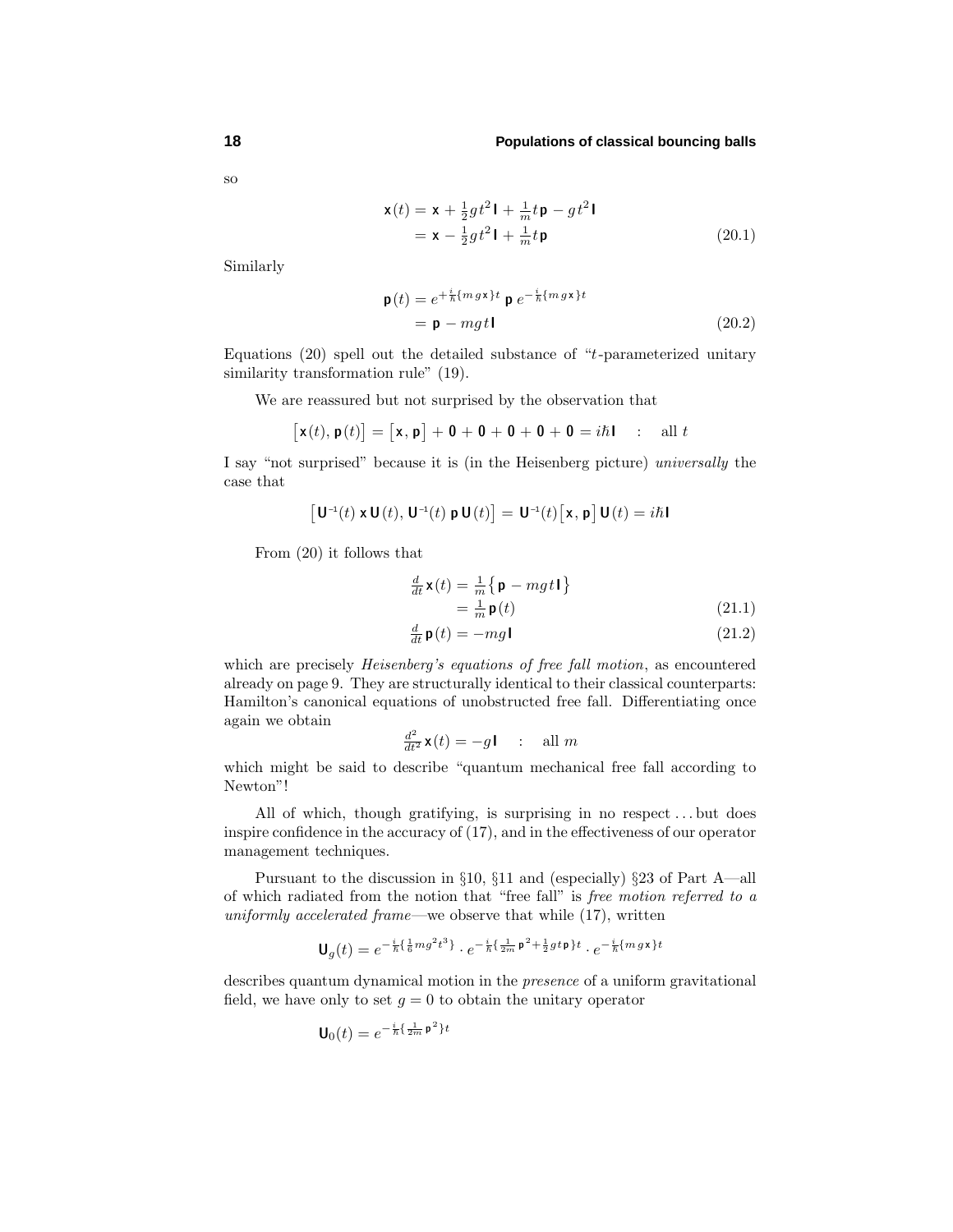## **Gravitational applications of some operator algebra 19**

that describes free motion, motion in the absence of such a field. And that we have

$$
\mathbf{U}_g(t) = \mathbf{G}(t; g) \mathbf{U}_0(t) \tag{22}
$$

provided we set

$$
\begin{aligned} \mathbf{S}(t; g) &= \mathbf{U}_g(t) \mathbf{U}_0^{-1}(t) \\ &= e^{-\frac{i}{\hbar} \left\{ \frac{1}{6} m g^2 t^3 \right\}} \cdot e^{-\frac{i}{\hbar} \left\{ \frac{1}{2m} \mathbf{p}^2 + \frac{1}{2} g t \mathbf{p} \right\} t} \cdot e^{-\frac{i}{\hbar} \left\{ m g \mathbf{x} \right\} t} \cdot e^{+\frac{i}{\hbar} \left\{ \frac{1}{2m} \mathbf{p}^2 \right\} t} \end{aligned}
$$

Drawing once again on the operator reordering procedure employed already twice before, we have

$$
e^{-\frac{i}{\hbar}\{mgx\}t} \cdot e^{+\frac{i}{\hbar}\{\frac{1}{2m}\mathbf{p}^{2}\}t} = \mathbf{x} \Big[ e^{-\frac{i}{\hbar}\{mgx\}t} \cdot e^{+\frac{i}{\hbar}\{\frac{1}{2m}p^{2}\}t} \Big] \mathbf{p}
$$
  
\n
$$
= \mathbf{p} \Big[ \exp\Big\{-\frac{\hbar}{i}\frac{\partial^{2}}{\partial x \partial p} \Big\} e^{-\frac{i}{\hbar}\{mgx\}t} \cdot e^{+\frac{i}{\hbar}\{\frac{1}{2m}p^{2}\}t} \Big] \mathbf{x}
$$
  
\n
$$
= \mathbf{p} \Big[ e^{-\frac{i}{\hbar}\{mgx\}t} \cdot \exp\Big\{mgt\frac{\partial}{\partial p} \Big\} e^{+\frac{i}{\hbar}\{\frac{1}{2m}p^{2}\}t} \Big] \mathbf{x}
$$
  
\n
$$
= \mathbf{p} \Big[ e^{-\frac{i}{\hbar}\{mgx\}t} \cdot e^{+\frac{i}{\hbar}\{\frac{1}{2m}(p+mgt)^{2}\}t} \Big] \mathbf{x}
$$
  
\n
$$
= e^{+\frac{i}{\hbar}\{\frac{1}{2m}(\mathbf{p}+mgt)^{2}\}t} \cdot e^{-\frac{i}{\hbar}\{mgx\}t}
$$
  
\n
$$
= e^{+\frac{i}{\hbar}\{\frac{1}{2m}\mathbf{p}^{2}\}t} \cdot e^{+\frac{i}{\hbar}\{gt^{2}} + \frac{i}{2m}\{gt^{2}t^{3}\}t} \cdot e^{-\frac{i}{\hbar}\{mgx\}t}
$$

giving

$$
\mathbf{G}(t; g) = e^{\frac{i}{\hbar} \left( (\frac{1}{2} - \frac{1}{6}) m g^2 t^3 \right)} \cdot e^{\frac{i}{\hbar} \left( (1 - \frac{1}{2}) g t^2 \mathbf{p} \right)} \cdot e^{-\frac{i}{\hbar} \{ m g \mathbf{x} \} t}
$$
\n
$$
= e^{\frac{i}{\hbar} \left( \frac{1}{2} g t^2 \mathbf{p} \right)} \cdot e^{-\frac{i}{\hbar} \left( m g t \mathbf{x} \right)} \cdot e^{+\frac{i}{\hbar} \left( \frac{1}{3} m g^2 t^3 \right)} \quad \text{p x-ordered} \tag{23.1}
$$
\n
$$
= e^{-\frac{i}{\hbar} \left( m g t \mathbf{x} \right)} \cdot e^{\frac{i}{\hbar} \left( \frac{1}{2} g t^2 \mathbf{p} \right)} \cdot e^{-\frac{i}{\hbar} \left( (\frac{1}{2} - \frac{1}{3}) m g^2 t^3 \right)}
$$
\n
$$
= e^{-\frac{i}{\hbar} \left( \frac{1}{6} m g^2 t^3 \right)} \cdot e^{-\frac{i}{\hbar} \left( m g t \mathbf{x} \right)} \cdot e^{\frac{i}{\hbar} \left( \frac{1}{2} g t^2 \mathbf{p} \right)} \quad \text{x p-ordered} \tag{23.2}
$$

in connection with which we notice that

$$
\begin{aligned}\n\mathbf{G}(0; g) &= \mathbf{I} \quad \text{if} \quad g \\
\mathbf{G}(t; 0) &= \mathbf{I} \quad \text{if} \quad d \mathbf{I} \quad \text{if} \quad f\n\end{aligned}
$$
\n(24)

What, by these exertions, have we gained? Suppose that  $|\Psi\rangle$  evolves freely:

$$
|\Psi)_0 \longrightarrow |\Psi)_t = \mathbf{U}_0(t) |\Psi|_0
$$

Hit that statement with the unitary operator  $\mathbf{G}(t; g)$ , introduce the notation

$$
|\Psi)_t \equiv \mathbf{G}(t;g)|\Psi)_t
$$

and—by (22)—obtain

$$
|\Psi)_0 \longrightarrow |\Psi)_t = \mathbf{U}_g(t) |\Psi)_0
$$

$$
|\Psi)_0 = |\Psi)_0
$$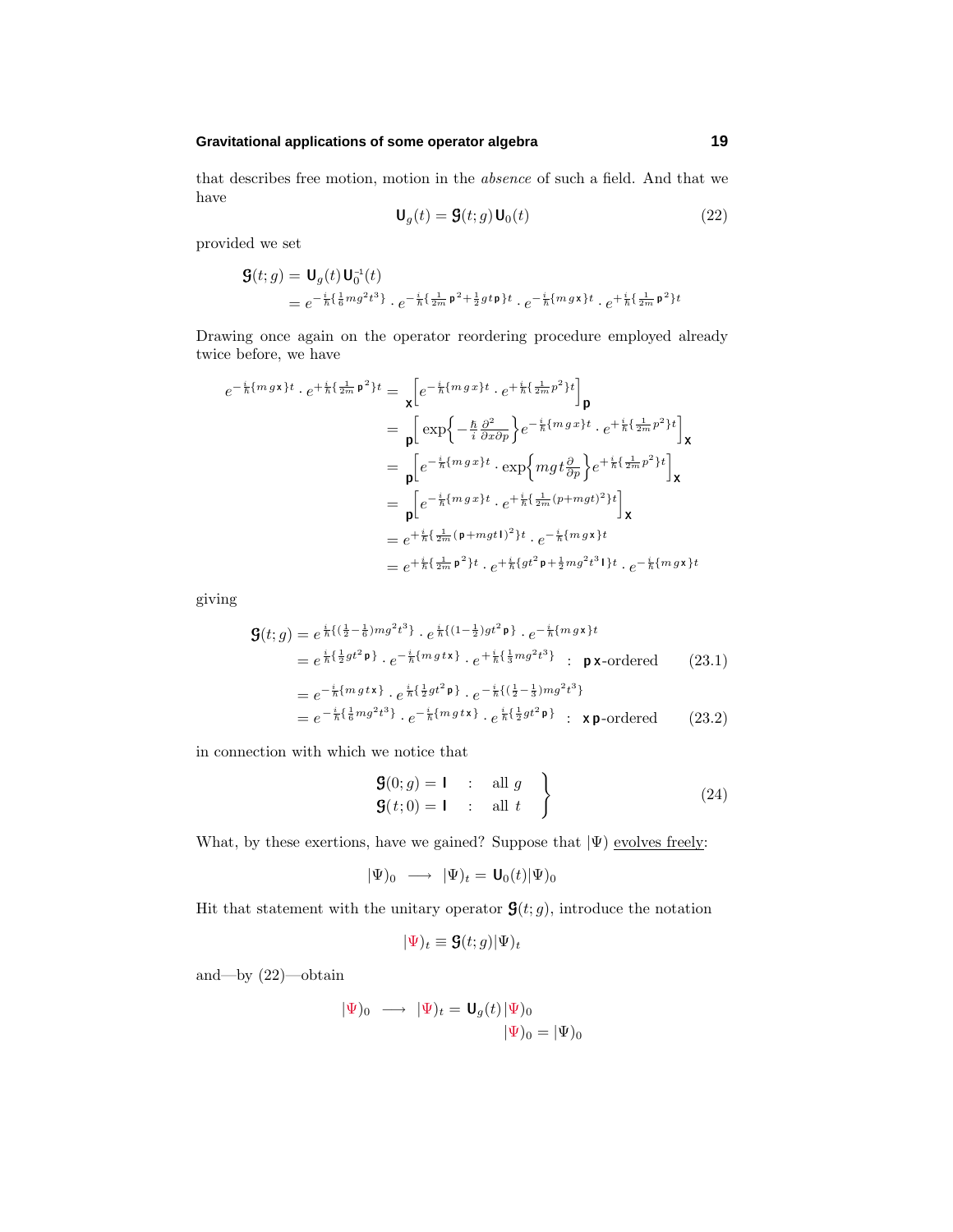according to which  $|\Psi\rangle$  evolves by free fall. In the **x**-representation we have

$$
\Psi(x,t) = e^{-\frac{i}{\hbar}\{mgtx + \frac{1}{6}mg^2t^3\}} \cdot \Psi(x + \frac{1}{2}gt^2, t)
$$
\n(25)

as an immediate consequence of  $(23.2)$ . Evidently  $\mathbf{G}(t;g)$  provides a (pictureindependent, also representation-independent) description of the quantum mechanical effect

- of "turning on *g*," or equivalently
- of adopting a uniformly accelerated reference frame

and, of course,  $\mathbf{G}^{-1}(t;g)$  describes the reverse of those operations. We have been brought here by operator manipulations to conclusions identical to those reached in §23 of Part A. The present line of argument is, I would argue, to be preferred: it is swifter, and avoids explicit reference to "gauge factors."

**7. The "dropped eigenfunction" problem—revisited.** I return now to the problem addressed in §25 of Part A. Consider the *p*-indexed *xt*-separated functions

$$
\Psi_p(x,t) \equiv \frac{1}{\sqrt{h}} e^{\frac{i}{\hbar}px} \cdot e^{-\frac{i}{\hbar}\frac{1}{2m}p^2t}
$$

—each of which satisfies the free particle Schrödinger equation

$$
-\frac{\hbar^2}{2m}\partial_x^2\psi = i\hbar\partial_t\psi
$$

and describes what might be called a "buzzing eigenfunction" of the system  $H = \frac{1}{2m} p^2$ . We note that  $\Psi_{+p}$  and  $\Psi_{-p}$  associate with the *same* spectral value  $E = p^2/2m$ . The free particle energy spectrum is (except at  $p = 0$ ) doubly degenerate: the system supports both left-running and right-running monochromatic waves of every frequency.

Now use (25) to "drop" such a function  $\Psi_p(x, t)$ . It becomes

$$
\Psi_p(x,t) = \frac{1}{\sqrt{h}} e^{-\frac{i}{\hbar} \{ mgt x + \frac{1}{6} m g^2 t^3 \}} \cdot e^{\frac{i}{\hbar} p(x + \frac{1}{2} gt^2)} \cdot e^{-\frac{i}{\hbar} \frac{1}{2m} p^2 t}
$$
\n
$$
= \frac{1}{\sqrt{h}} \exp\left\{ \frac{i}{\hbar} \left[ x(p - mgt) + \frac{1}{6m^2 g} (p - mgt)^3 - \frac{1}{6m^2 g} p^3 \right] \right\} \tag{26}
$$

which (ask *Mathematica*) demonstrably satisfies

$$
\left\{-\frac{\hbar^2}{2m}\partial_x^2 + mgx\right\}\psi = i\hbar\partial_t\psi\tag{27}
$$

but does not possess the *xt*-separated form of a "buzzing eigenfunction." Nor, for that matter, does *t* enter linearly into the exponent, though linear entry is the sine qua non of buzzery. To circumvent those interrelated difficulties—to construct buzzing eigenfunctions of the free-fall Hamiltonian—we must take the dropped functions in suitably contrived linear combinations<sup>11</sup>

$$
\Psi^{\text{free fall}}(x,t) = \sqrt{k} \frac{1}{2\pi} \int c(p) \cdot \sqrt{h} \Psi_p(x,t) \cdot \left(\frac{1}{2m^2gh}\right)^{\frac{1}{3}} dp \tag{28}
$$

<sup>&</sup>lt;sup>11</sup> Here  $\varphi \equiv (2m^2gh)^{\frac{1}{3}} = \hbar/\ell_g = \hbar k$  is (see pages 22 and 51 in Part A) a "natural momentum." It and the other factors have been introduced for the dimensional reasons discussed on the next page.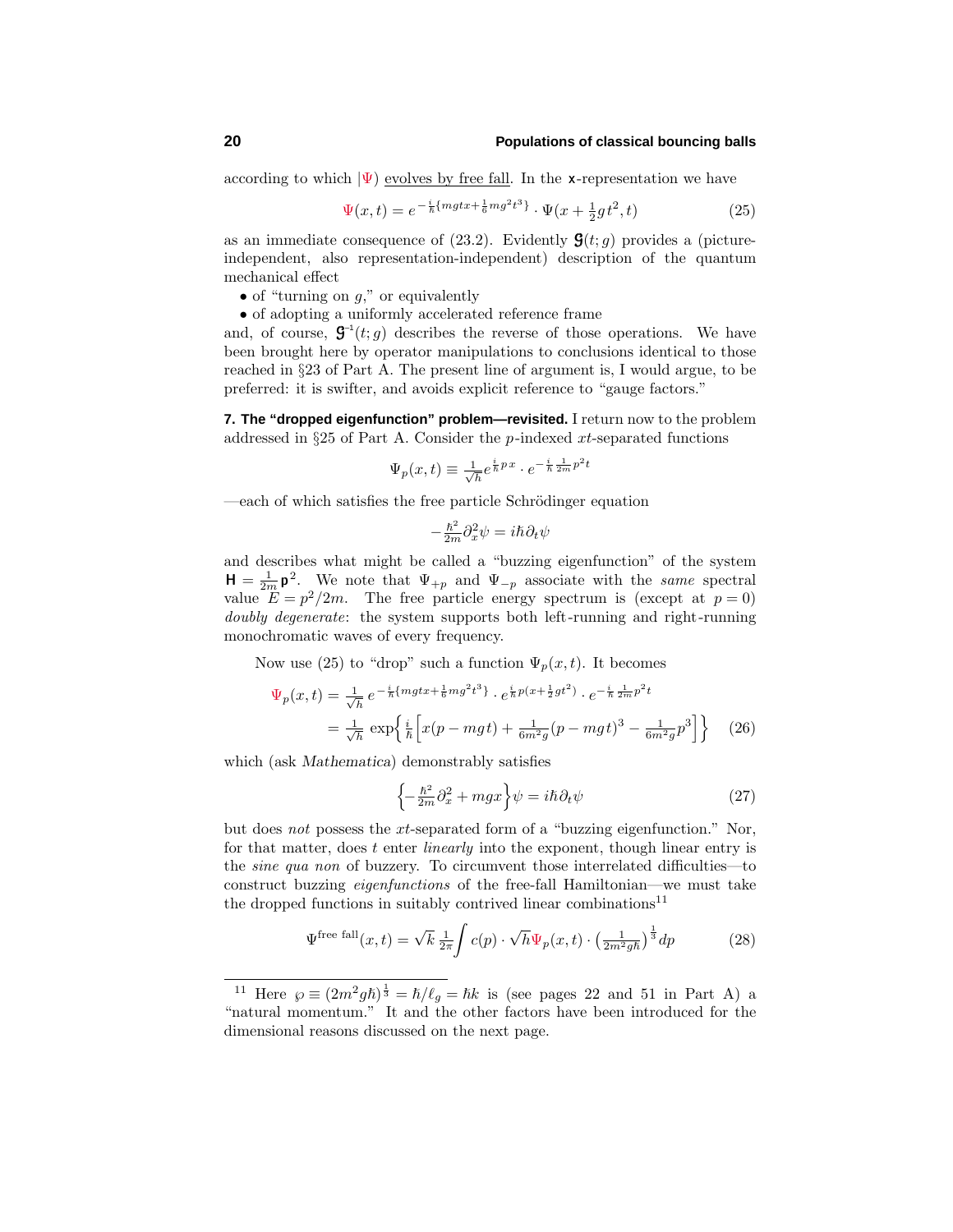#### **The "dropped eigenfunction" problem—revisited 21**

And it is pretty clear how to proceed: set

$$
c(p) = \exp\left\{\frac{i}{\hbar} \frac{1}{6m^2 g} p^3\right\}
$$

and obtain

$$
\Psi_0^{\text{free fall}}(x,t) = \left(\frac{1}{2m^2gh}\right)^{\frac{1}{3}} \sqrt{k} \frac{1}{2\pi} \int \exp\left\{\frac{i}{\hbar} \left[x(p-mgt) + \frac{1}{6m^2g}(p-mgt)^3\right]\right\} dp
$$

$$
= \sqrt{k} \frac{1}{2\pi} \int_{-\infty}^{+\infty} \exp\left\{i \left[kxu + \frac{1}{3}u^3\right]\right\} du
$$

$$
= \sqrt{k} \cdot \text{Ai}(kx) \quad \text{by definition: see Part A, page 25}
$$

The maneuver

$$
p \longmapsto u
$$
 with  $u^3 \equiv \frac{1}{2m^2g}(p - mgt)^3$ 

that was intended to kill the extraneous *t*-dependence has in fact killed all the *t*'s: we have been led to a static solution of (27), a solution that just stands there (doesn't fall, doesn't buzz), a <u>zero energy solution</u> (whence the  $_0$ ).

More generally, we set

$$
c(p) = \exp\left\{\frac{i}{\hbar} \left[ \frac{1}{6m^2 g} p^3 - ap \right] \right\} \tag{29}
$$

and  $(by x(p-mgt) - ap = (x-a)(p-mgt) - mgat)$  obtain

$$
\Psi_a^{\text{free fall}}(x,t) = \sqrt{k} \cdot \text{Ai}(k[x-a]) \cdot e^{-\frac{i}{\hbar}mgat} \tag{30}
$$

which buzzes all right, but—remarkably—does not fall. Equations (29) and (30) are identical to results achieved in §25 of Part A, but have been obtained here by what I consider to be a more transparent line of argument. The relative efficiency of the present argument can be attributed to the availability of the operator identities that culminate in the construction (23) of the "drop operator" G(*t*; *g*). Notice particularly that **the free particle spectral degeneracy has been lifted** by the integration process (28).

One delicate point merits comment: the free-particle eigenfunctions  $\Psi_p(x,t)$ are not normalizable, do not describe quantum states, are intended to be assembled into normalized wavepackets

$$
\psi(x,t) = \int \Psi_p(x,t) \, dp \, (p|\psi)
$$

We have  $[(p|\psi)] = \frac{1}{\sqrt{\text{momentm}}}$  and have contrived to have  $[\Psi_p] = \frac{1}{\sqrt{\text{moment}}}$ momentm·length so as to insure that  $[\psi(x,t)] = \frac{1}{\sqrt{\text{length}}}$ . The dropped free-particle eigenfunctions  $\Psi_p(x,t)$ , even after assembly into free-fall eigenfunctions  $\Psi_a^{\text{free fall}}(x,t)$ , suffer from similar defects: they await assembly into normalized wavepackets, but by a procedure of the dimensionally distictive design

$$
\psi^{\text{free fall}}(x,t) = \int \Psi_a^{\text{free fall}}(x,t) \, da \, f(a)
$$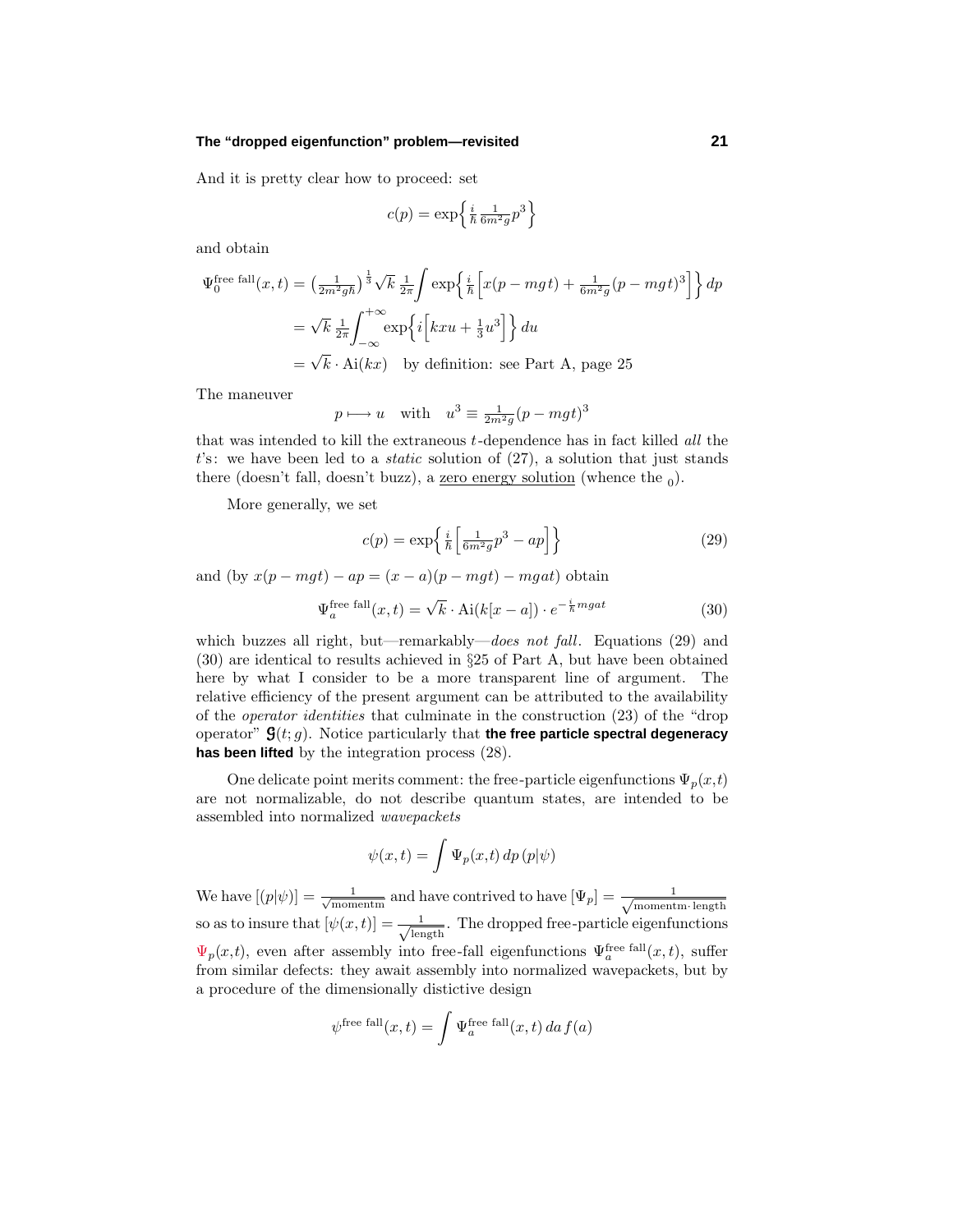If we adopt the convention that  $da f(a)$  is dimensionless then we must have

$$
[\Psi_a^{\rm free\ fall}(x,t)]=\tfrac{1}{\sqrt{\text{length}}}
$$

This is accomplished by the  $\sqrt{k}$ -factor in (30).<sup>12</sup>

We have several times had occasion to remark<sup>13</sup> the striking fact that the free-fall eigenfunctions are—for reasons foreshadowed already in the classical physics—rigid translates of one another. In §18 of Part A it was remarked that, for the reason just stated, the *x*-translation operator serves also/simultaneously as the energy-translation or "ladder" operator. The objects of most recent interest have been buzzing eigenfunctions, the translation properties of which are a bit more intricate: it follows from (30) that

$$
\Psi_a^{\text{free fall}}(x - \xi, t) = \sqrt{k} \cdot \text{Ai}(k[x - \xi - a]) \cdot e^{-\frac{i}{\hbar}mgat}
$$

$$
= \sqrt{k} \cdot \text{Ai}(k[x - (a + \xi)]) \cdot e^{-\frac{i}{\hbar}mg(a + \xi)t} \cdot e^{+\frac{i}{\hbar}mg\xi t}
$$

$$
= \Psi_{a + \xi}^{\text{free fall}}(x, t) \cdot e^{+\frac{i}{\hbar}mg\xi t}
$$

which is to say:

$$
\Psi_{a+\xi}^{\text{free fall}}(x,t) = \exp\left\{-\xi\left[\frac{\partial}{\partial x} + \frac{i}{\hbar}mgt\right]\right\} \cdot \Psi_a^{\text{free fall}}(x,t) \tag{31}
$$

**8. Can "Schwinger's trick" be adapted to the free fall problem?** Julian Schwinger was a man of famously *many* tricks: the one I have now in mind is the clever way in which he once exploited operator ordering techniques to extract the eigenvalues, eigenfunctions and other properties of quantum oscillators from the construction

$$
\mathbf{U}_{\rm osc}(t) = e^{-\frac{i}{\hbar}\left\{\frac{1}{2m}\mathbf{p}^2 + \frac{1}{2}m\omega^2\mathbf{x}^2\right\}t}
$$

Schrödinger himself had noticed that  $H_{osc} \equiv \frac{1}{2m} p^2 + \frac{1}{2} m \omega^2 x^2$  can be written

$$
\mathbf{H}_{\rm osc} = \hslash \omega (\mathbf{a}^+ \mathbf{a} + \tfrac{1}{2} \mathbf{I})
$$

with

$$
\mathbf{a} \equiv \sqrt{m\omega/2\hbar} \left( \mathbf{x} + i \frac{1}{m\omega} \mathbf{p} \right)
$$

$$
\mathbf{a}^+ \equiv \sqrt{m\omega/2\hbar} \left( \mathbf{x} + i \frac{1}{m\omega} \mathbf{p} \right)
$$

Schwinger was clever enough to establish that

$$
\mathbf{U}_{\text{osc}}(t) = e^{-i\omega(\mathbf{a}^+\mathbf{a}+\frac{1}{2}\mathbf{I})t}
$$
  
= 
$$
\sum_{n} e^{-\frac{i}{\hbar}(n+\frac{1}{2})\hbar\omega t} \frac{1}{\sqrt{n!}} (\mathbf{a}^+)^n |0\rangle (0|(\mathbf{a})^n \frac{1}{\sqrt{n!}} \text{ : ordered } (32)
$$

 $12$  See in this regard also (50) in Part A.

 $13$  See Part A, page 26.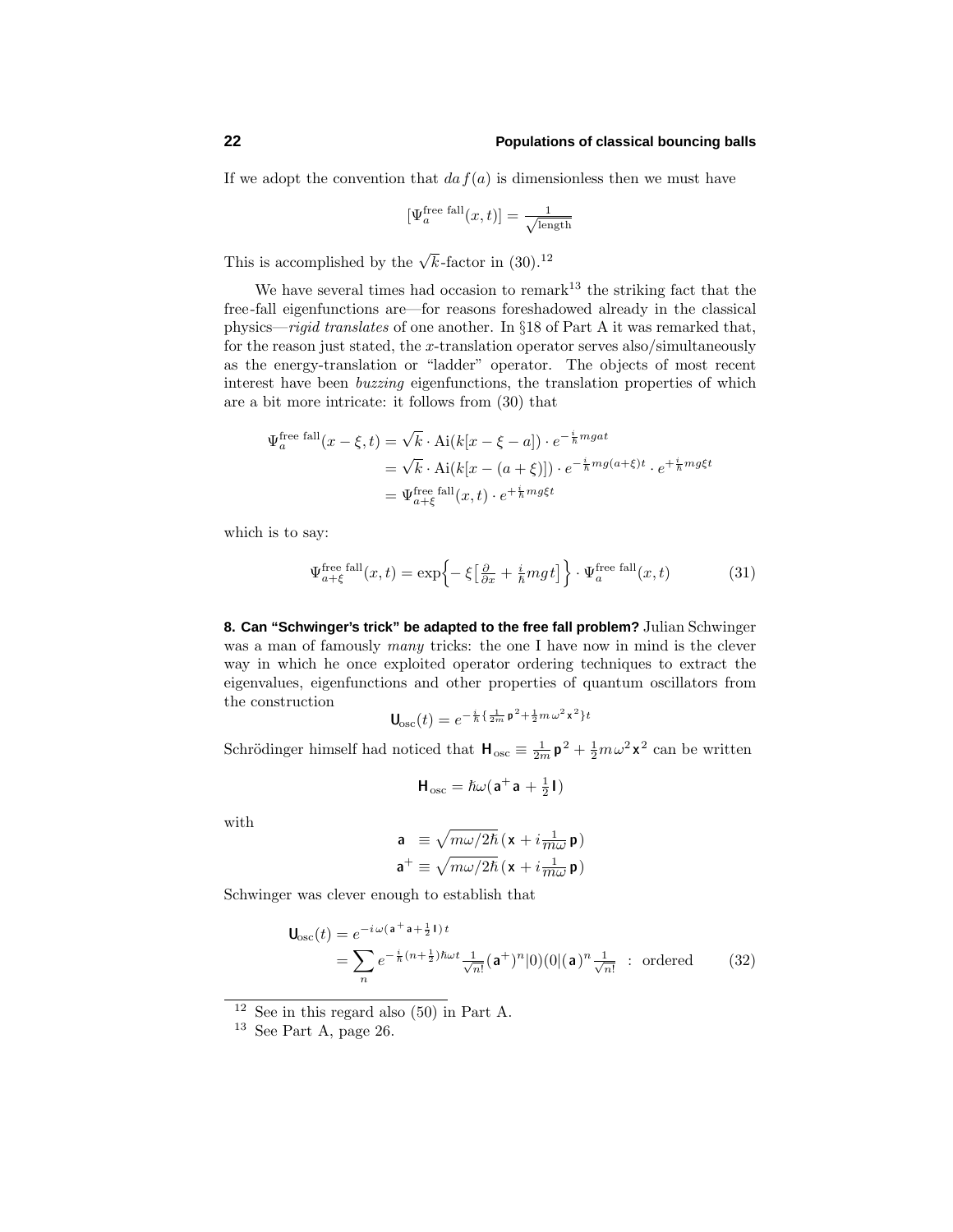#### **"Schwinger's trick" adapted to the free fall & bouncer problems 23**

where  $|0\rangle\langle 0| \equiv \sum_{k} \frac{1}{k!} (-)^k (\mathbf{a}^+)^k (\mathbf{a})^k$  projects onto a state  $|0\rangle$  that is annihilated by **a**:  $\mathbf{a}|0\rangle = 0$ . It became then a simple matter to establish that

$$
E_n = (n + \frac{1}{2})\hbar\omega
$$
 :  $n = 0, 1, 2, ...$ 

and that the functions

$$
\psi_n(x) \equiv (x|n)
$$
 with  $|n) \equiv \frac{1}{\sqrt{n!}} (\mathbf{a}^+)^n |0)$ 

are precisely the normalized oscillator eigenfunctions (Hermite functions) described in every quantum text.<sup>14</sup> The question before us: What might Schwinger have to say about the system

$$
\mathbf{U}_g(t) = e^{-\frac{i}{\hbar}\left\{\frac{1}{2m}\mathbf{p}^2 + m\,g\,\mathbf{x}\right\}t}
$$

(where I have reverted to an abbreviated notation introduced on page 18)?

The propagator  $(x|\mathbf{U}_g(t)|x_0)$  was subject to detailed development in §15 of Part A, and more recently in the discussion that led to (18). But our interest here lies not in the possibility of writing

$$
(x|\mathbf{U}_g(t)|x_0) = \sqrt{\frac{m}{iht}} e^{\frac{i}{\hbar} \cdot \text{classical action}}
$$

but in the "spectral" representation of  $U_q(t)$ . The translation operator  $T(a)$ was defined

$$
\mathbf{T}(a) \equiv e^{-\frac{i}{\hbar}a\,\mathbf{p}}
$$

at page 33 in Part A, and has obviously the properties

$$
\mathbf{T}^+(a) = \mathbf{T}^{-1}(a) = \mathbf{T}(-a)
$$

From (17)

$$
\mathbf{U}_g(t) = e^{-\frac{i}{\hbar}\left\{\frac{1}{6}mg^2t^3\right\}} \cdot e^{-\frac{i}{\hbar}\left\{\frac{1}{2m}\mathbf{p}^2 + \frac{1}{2}gt\mathbf{p}\right\}t} \cdot e^{-\frac{i}{\hbar}\left\{mgx\right\}t}
$$

it follows by

$$
e^{-\frac{i}{\hbar}\{m\,g\,\mathbf{x}\}t} \cdot e^{-\frac{i}{\hbar}a\,\mathbf{p}} = e^{-\frac{i}{\hbar}a\,\mathbf{p}} \cdot e^{-\frac{i}{\hbar}\{m\,g\,\mathbf{x}\}t} \cdot e^{-(\frac{i}{\hbar})^2 m g a t[\mathbf{x}, \mathbf{p}]} = e^{-\frac{i}{\hbar}a\,\mathbf{p}} \cdot e^{-\frac{i}{\hbar}\{m\,g\,\mathbf{x}\}t} \cdot e^{-\frac{i}{\hbar}m g a t}
$$

that

$$
\mathbf{T}^{+}(a)\mathbf{U}_{g}(t)\mathbf{T}(a) = e^{-\frac{i}{\hbar}mgat} \cdot \mathbf{U}_{g}(t)
$$
\n(33)

Observe that if, in rough imitation of (32), we allowed ourselves to write

$$
\mathbf{U}_g(t) = \int_{-\infty}^{+\infty} e^{-\frac{i}{\hbar} m g b t} \mathbf{T}(b)|0\rangle(0|\mathbf{T}^+(b)) db \tag{34}
$$

<sup>14</sup> For details and references relating to "Schwinger's oscillator trick" see ADVANCED QUANTUM TOPICS  $(2001)$ , Chapter 0, pages  $40-42$ .